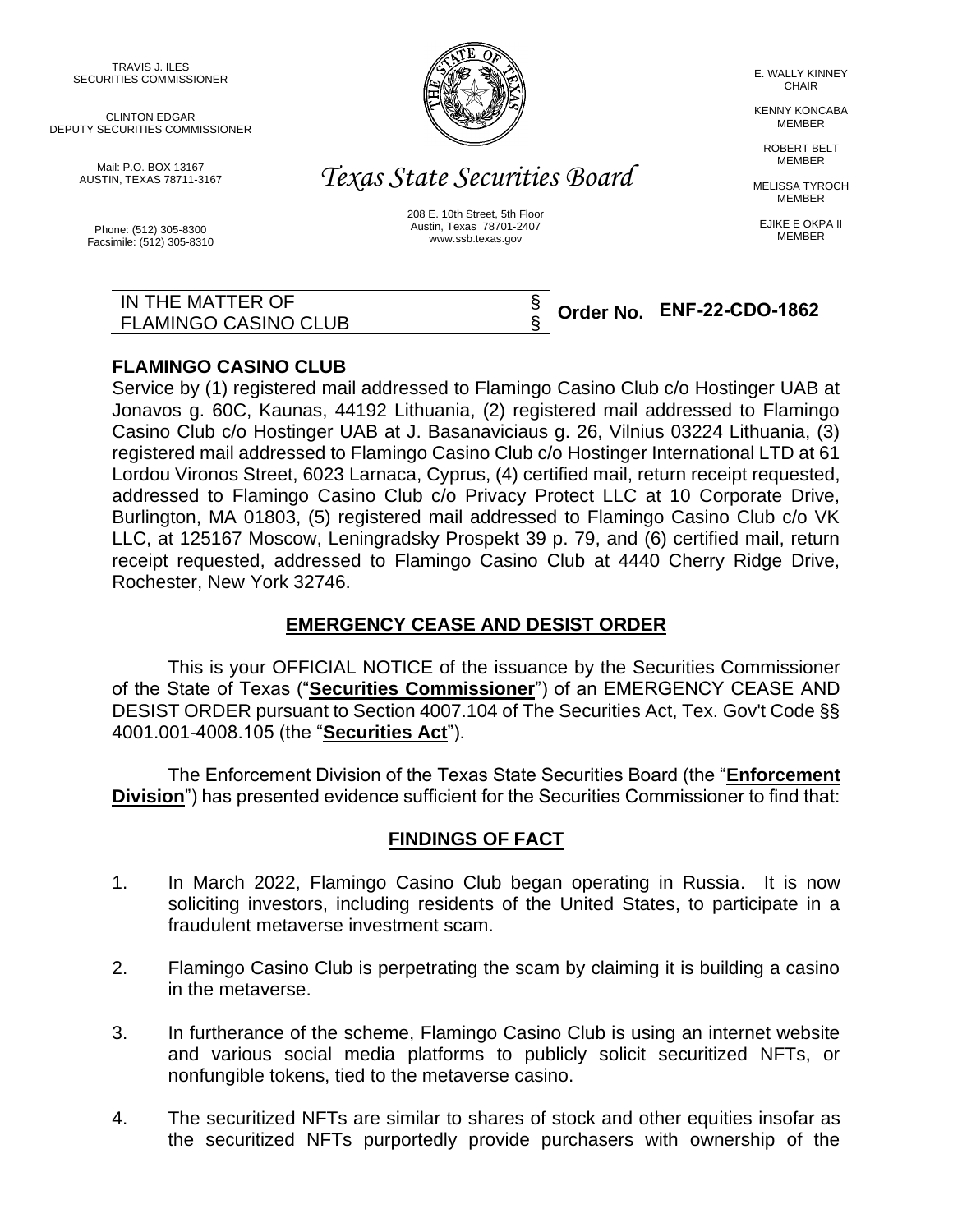metaverse casino and the right to passively share in half the profits generated by the metaverse casino.

- 5. The securitized NFTs also purportedly convey the right to participate in various drawings and lotteries, including contests that award 11 Tesla Model 3 automobiles, 1,111 Apple iPhone 13 Pro Max smartphones and cash prizes worth more than \$1 million.
- 6. Flamingo Casino Club is promoting the securitized NFTs by claiming it is partnering with and supported by Flamingo Las Vegas, a casino and hotel in Paradise, Nevada, owned and operated by Caesar's Entertainment, Inc.
- 7. The offering is simply a high-tech scam. Although Flamingo Casino Club is touting its partnership with Flamingo Las Vegas, it actually has no relationship or affiliation with Flamingo Las Vegas. Flamingo Casino Club is also concealing material information, including its address and location, the qualifications of its principals, the identities of its sales agents, and its use of principal paid by investors.
- 8. The Securities Commissioner is entering this Emergency Cease and Desist Order to prevent immediate and irreparable harm to the public.

## THE RESPONDENT

9. Flamingo Casino Club ("Respondent Flamingo Casino Club") is being served by (1) registered mail addressed to Flamingo Casino Club c/o Hostinger UAB at Jonavos g. 60C, Kaunas, 44192 Lithuania, (2) registered mail addressed to Flamingo Casino Club c/o Hostinger UAB at J. Basanaviciaus g. 26, Vilnius 03224 Lithuania, (3) registered mail addressed to Flamingo Casino Club c/o Hostinger International LTD at 61 Lordou Vironos Street, 6023 Larnaca, Cyprus, (4) certified mail, return receipt requested, addressed to Flamingo Casino Club c/o Privacy Protect LLC at 10 Corporate Drive, Burlington, MA 01803, (5) registered mail addressed to Flamingo Casino Club c/o VK LLC, at 125167 Moscow, Leningradsky Prospekt 39 p. 79, and (6) certified mail, return receipt requested, addressed to Flamingo Casino Club at 4440 Cherry Ridge Drive, Rochester, New York 32746.

## THE PROVISION OF FALSE INFORMATION TO SECURE HOSTING SERVICES FOR ITS INTERNET WEBSITE

- 10. At approximately 13:10:50 UT or 7:10:50AM CT on March 3, 2022, Respondent Flamingo Casino Club engaged Hostinger UAB, a firm operating in Lithuania that is affiliated with Hostinger International LTD, to provide web hosting services for https://flamingocasino.io (the "Flamingo Casino Website").
- 11. On the same day, Respondent Flamingo Casino Club used an API, a desktop computer and a mobile device to interact with Hostinger UAB. The IP addresses for the API, desktop computer and mobile device resolve to Moscow, Russia.
- 12. Respondent Flamingo Casino Club represented to Hostinger UAB that its email address is flamingocasinoclub@mail.ru. This email address is administered by VK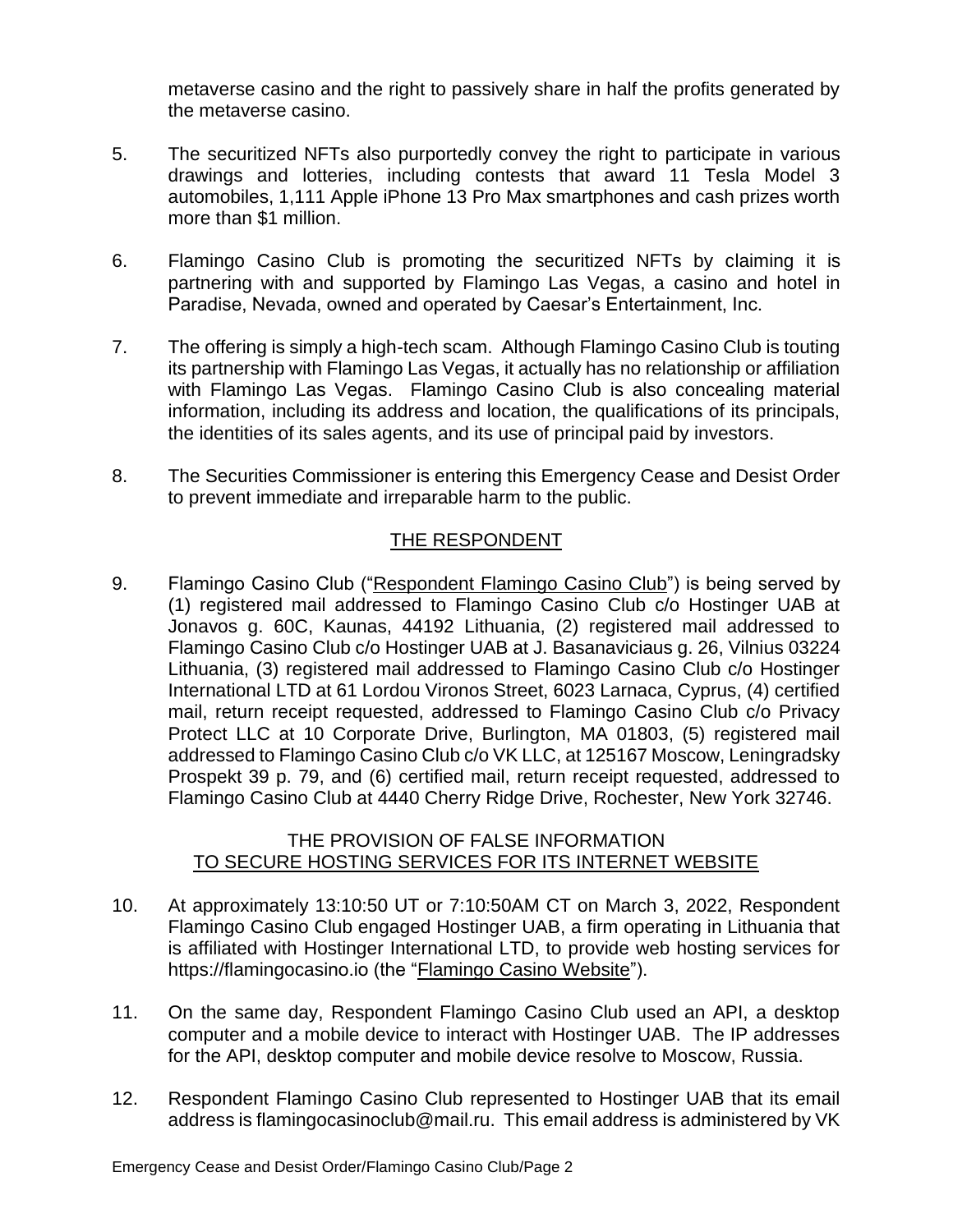LLC, a Russian social media and communication firm located at 125167 Moscow, Leningradsky Prospekt 39 p. 79.

- 13. Respondent Flamingo Casino Club represented to Hostinger UAB that its address is 4440 Cherry Ridge Drive, Rochester, New York 32746. This address, however, is a fake address that does not exist.
- 14. Respondent Flamingo Casino Club also represented to Hostinger UAB that its telephone number is +1 3142555175. This telephone number, however, is not in service.

## THE ANONYMOUS PAYMENTS FOR WEB HOSTING SERVICES

- 15. Hostinger UAB does not collect or maintain information that reflects the actual identity of parties paying for web hosting services or contact information for parties paying for web hosting services. It also does not require these parties to provide a form of identification, such as their passports, their driver licenses or other records confirming their identities.
- 16. Hostinger UAB does not process payments for web hosting services. Instead, Hostinger UAB relies on CoinGate to process these payments.
- 17. CoinGate operates from Lithuania and, in addition to acting as a processor of payments, it provides cryptocurrency trading and management services.
- 18. CoinGate also does not collect or maintain records that show the actual identity of parties transacting through its platform or contact information for parties transacting through its platform. It also does not require these parties to provide a form of identification, such as their passports, their driver licenses or other records confirming their identities.
- 19. Respondent Flamingo Casino Club paid Hostinger UAB through CoinGate by transferring 1.303 Litecoin, commonly referred to as LTC, a cryptocurrency created from a fork in the Bitcoin blockchain. The transaction is described in greater detail as follows:
	- A. At approximately 13:11:15 UTC or 7:11:15 AM CT on March 3, 2022, Respondent Flamingo Casino Club accessed the payment processing platform using an IP address that resolves to Moscow, Russia;
	- B. Respondent Flamingo Casino Club thereafter either transferred or directed the transfer of 1.303 Litecoin, priced at around \$110.36 per LTC, to a wallet owned or managed by CoinGate; and
	- C. At approximately 13:18:03 or 7:18:15 AM CT on March 3, 2022, the transaction was confirmed as hash 09e3acf588070e204cc0b950b81 d8ee4ddfa9e78105982d87a304477a64c4562 and recorded in block 2220970 in the Litecoin blockchain.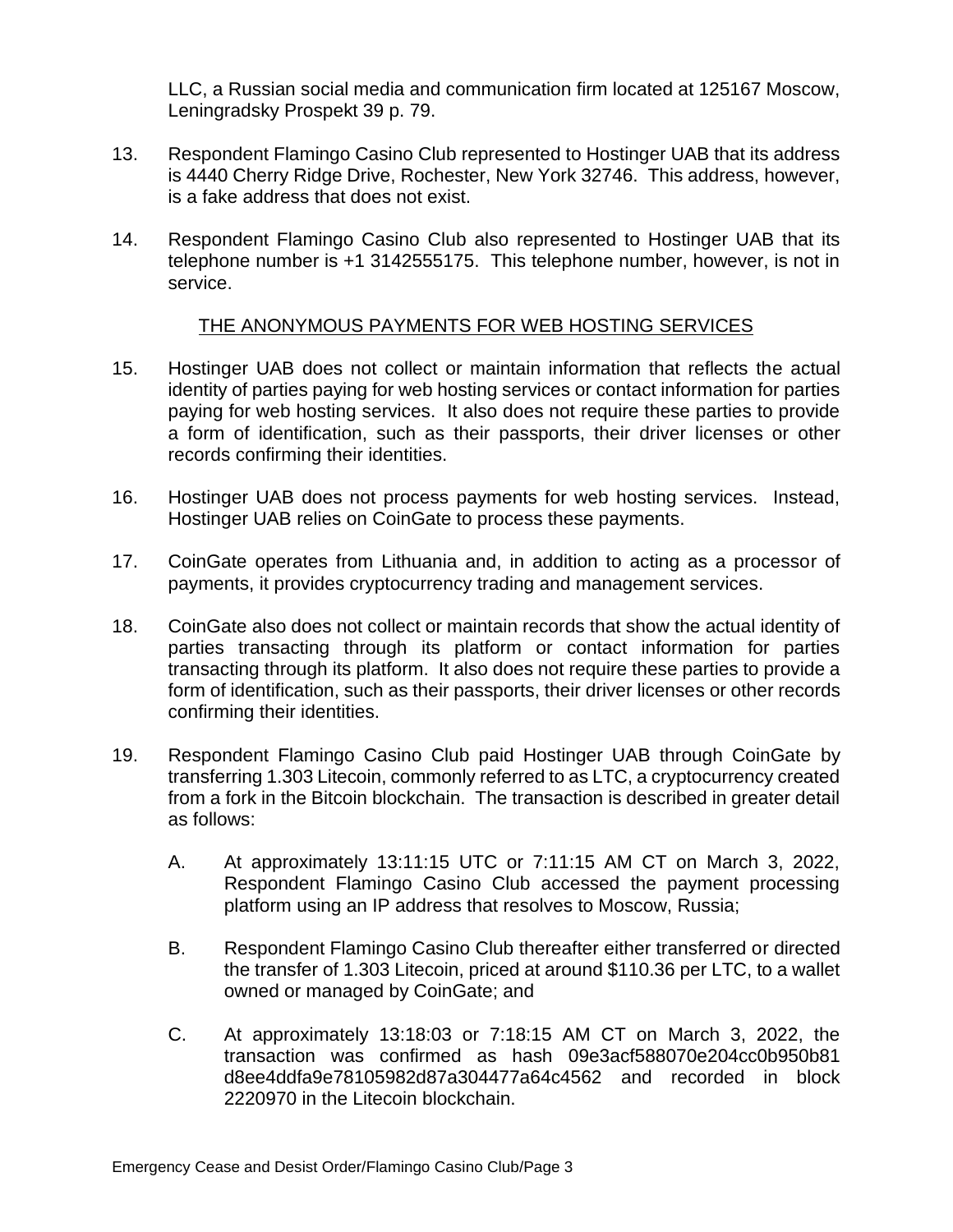## THE FLAMINGO CASINO WEBSITE AND SOCIAL MEDIA PLATFORMS

- 20. After retaining Hostinger UAB and paying for web hosting services through CoinGate, on or about March 10, 2022, Respondent Flamingo Casino Club created and published the Flamingo Casino Website.
- 21. Contemporaneously with the publication of the Flamingo Casino Website, Respondent Flamingo Casino Club began using Twitter, YouTube, Telegram, Instagram and Discord (collectively the "Flamingo Casino Social Media Platforms") and promoting itself through social media influencers. The Flamingo Casino Social Media Platforms and use of social media influencers are described in greater detail as follows:
	- A. In or around February 2022, Respondent Flamingo Casino Club created an account with Twitter with @flamingocasino3 as its handle. Respondent Flamingo Casino Club posted its first tweet on March 11, 2022, one day after publishing the Flamingo Casino Website.
	- B. On or about March 9, 2022, just two days before publishing the Flamingo Casino Website, Respondent Flamingo Casino Club registered an account with YouTube. It published its first video on March 15, 2022, several days after publishing the Flamingo Casino Website.
	- C. On or about March 11, 2022, the day after publishing the Flamingo Casino Website, Respondent Flamingo Casino Club began posting information through a Telegram channel accessible at t.me/flamingocasino. The telegram channel has been and is moderated by an unidentified person acting through the aliases Flamingo Host and flamingo\_casino\_admin (the "Telegram Agent").
	- D. On or about March 11, 2022, Respondent Flamingo Casino Club began posting content through @flamingo.casino, its handle on Instagram.
	- E. On or around March 14, 2022, Respondent Flamingo Casino Club began disseminating information through Discord Server ID 952197530354081874, a server hosted by Discord named FlamingoCasino. This server has been and is administered by an unidentified person acting through the alias Brownee#8345 and User ID 52196125740388482 (the "Discord Agent").
	- F. In or around March 2022, Respondent Flamingo Casino Club began recruiting influencers to market Respondent Flamingo Casino Club. On March 17, 2022, social media influencers began promoting Respondent Flamingo Casino Club by publishing videos in their YouTube channels.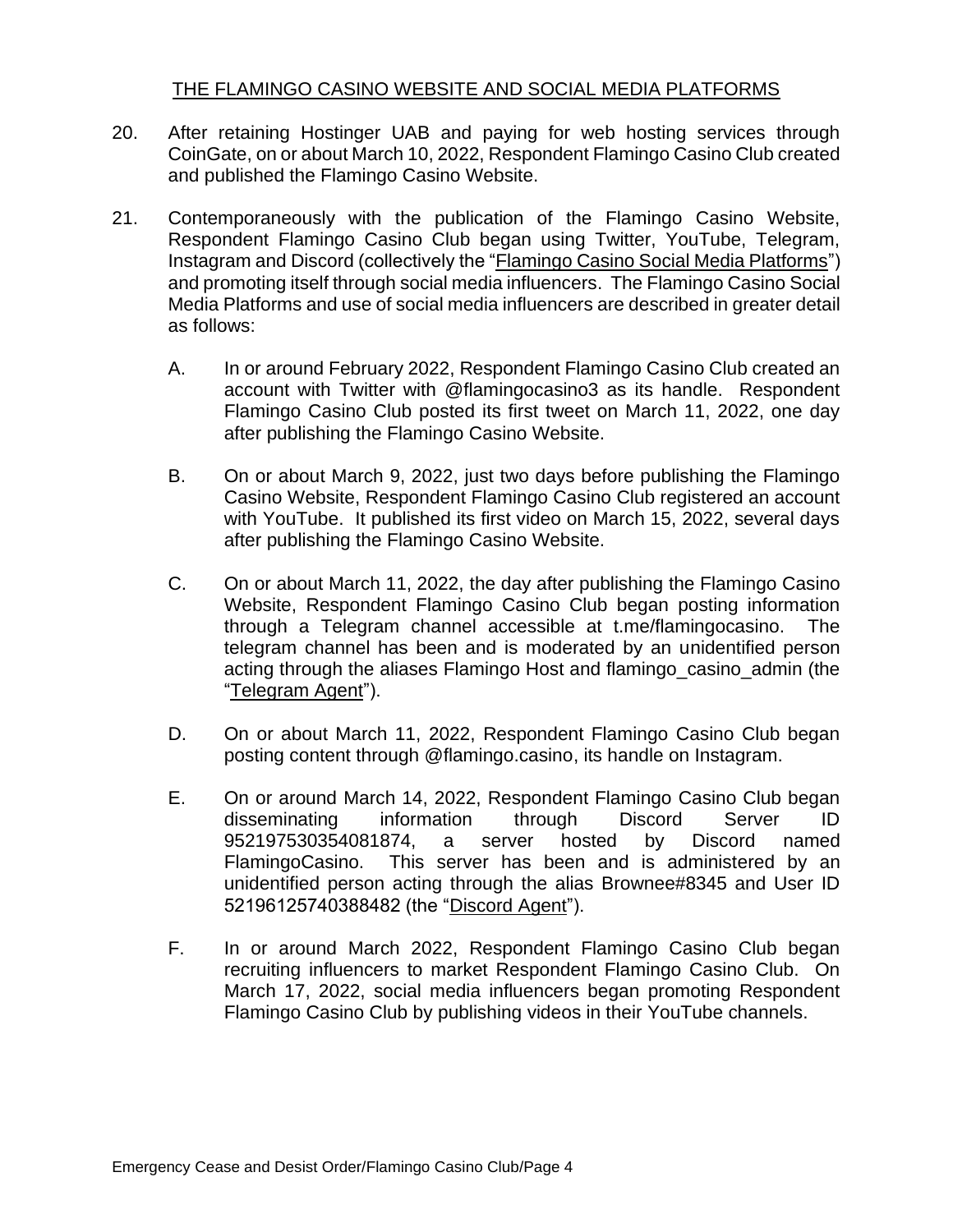## THE METAVERSE CASINO

- 22. Respondent Flamingo Casino Club is using the Flamingo Casino Website and the Flamingo Casino Social Media Platforms to promote the development of a casino in the metaverse.
- 23. Respondent Flamingo Casino is reportedly developing this metaverse casino in the Sandbox metaverse. The Sandbox metaverse is a decentralized communitydriven metaverse where creators share and monetize voxel assets on the Ethereum blockchain.
- 24. The metaverse casino will purportedly include a virtual stadium for virtual games and concerts, a virtual hotel, a virtual movie theater, a virtual bowling alley, virtual tennis courts, and virtual poker, polo and golf clubs. It will also purportedly host a virtual hockey team named "Flamingos."
- 25. Patrons, acting through digital representations of themselves known as avatars, will be able to gamble in the metaverse casino by playing craps, baccarat, minibaccarat, blackjack and roulette.

## THE SECURITIZED NFTS

- 26. Respondent Flamingo Casino Club is using the Flamingo Casino Website and the Flamingo Casino Social Media Platforms to solicit sales of securitized NFTs to raise capital for the development of the metaverse casino.
- 27. Respondent Flamingo Casino Club is directing investors to the Flamingo Casino Website, as well as an affiliated website accessible at https://flamingo casinonft.com, to purchase and mint the securitized NFTs.
- 28. The aggregate number of mintable securitized NFTs is 11,111, with 10,711 securitized NFTs available for purchase by investors, 250 securitized NFTs reserved for pre-launch and post-launch marketing, 100 securitized NFTs reserved for prizes in the metaverse casino and 50 securitized NFTs reserved for the team managing Respondent Flamingo Casino Club.
- 29. The securitized NFTs have been minted and published in the Ethereum Mainnet as FlamingoCasino or FCC through Contract 0x64b02c06BC769dCed1664 8b7A214e73369279F3F.
- 30. The contract was created by an unidentified person using 0x35accb fCA9331fE8aB323def266B1737169896fa as their address.
- 31. The contract was executed on April 11, 2022, as transaction hash 0x05e71f6b69d11a382d7bb9f64eff01042ffc415918f0476865d06f8acc3916a3 in block 14566450.
- 32. Although Respondent Flamingo Casino Club originally announced the securitized NFTs were being minted in the Ethereum blockchain, it later announced the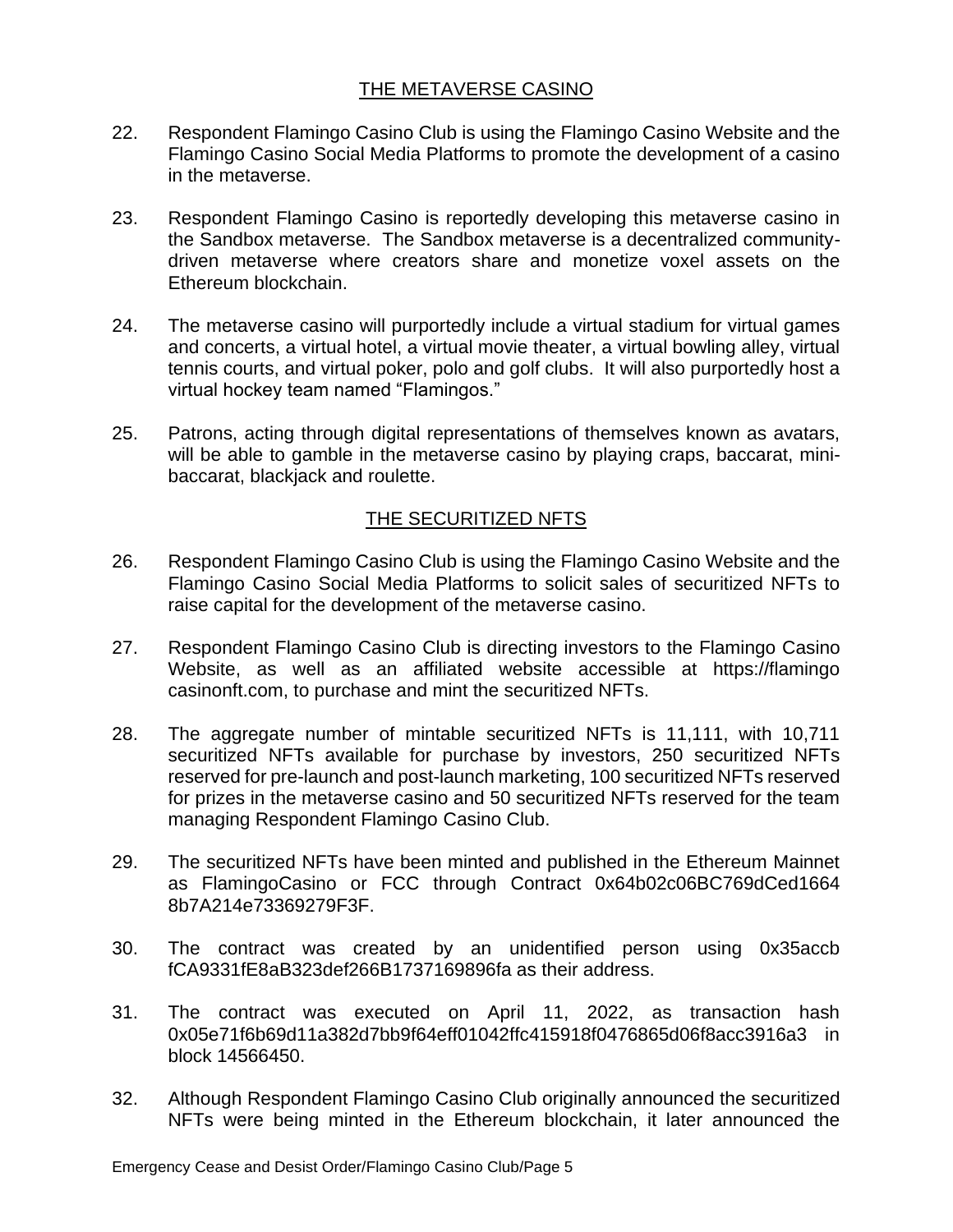securitized NFTs are being minted in either the Solana blockchain or both the Solana blockchain and Ethereum blockchain.

## THE TERMS OF THE SECURITIZED NFTS

- 33. The securitized NFTs provide purchasers with ownership of the metaverse casino.
- 34. The securitized NFTs also provide purchasers with the right to passively share in half the profits generated by the metaverse casino.
- 35. Respondent Flamingo Casino Club originally announced that owners of the securitized NFTs are eligible to participate in lotteries, including lotteries awarding \$150,000 to the owners of 5 securitized NFTs, \$10,000 to owners of 25 securitized NFTs, Apple iPhone 13 smartphones to owners of 200 securitized NFTs and Tesla Model 3 automobiles to owners of 10 securitized NFTs.
- 36. On April 14, 2022, Respondent Flamingo Casino Club expanded the lotteries. It explained the lotteries will now reward owners of securitized NFTs with 11 Tesla Model 3 automobiles, 111 prizes of \$11,111, 1,111 iPhone Pro Max smartphones and 1,111 prizes of \$111.

#### THE SALES OF THE SECURITIZED NFTS

37. As of April 29, 2022, the NFT Contract generated 41 transactions through 35 hashes for holders using 32 unique wallet addresses. Accordingly, 41 securitized NFTs have been minted, and 10,679 securitized NFTs remain available for minting and sale.

#### THE TEAM

- 38. David Aaronson, also referred to as David Aarson, is allegedly a co-founder of Respondent Flamingo Casino Club. Respondent Flamingo Casino Club is representing that David Aaronson is an experienced lawyer, seasoned financial expert and Vice President of a large but unidentified financial company.
- 39. Waldo Lorenzo purportedly serves as the Casino Manager for Respondent Flamingo Casino Club.
- 40. Julia Munn purportedly serves as Social Media Manager for Respondent Flamingo Casino Club.
- 41. Sebastian Ruspoli purportedly serves as Community Manager for Respondent Flamingo Casino Club.
- 42. Other than the information set forth in this section relating to David Aaronson, Respondent Flamingo Casino Club is not providing any material information relating David Aaronson, Waldo Lorenzo, Julia Munn and Sebastian Ruspoli.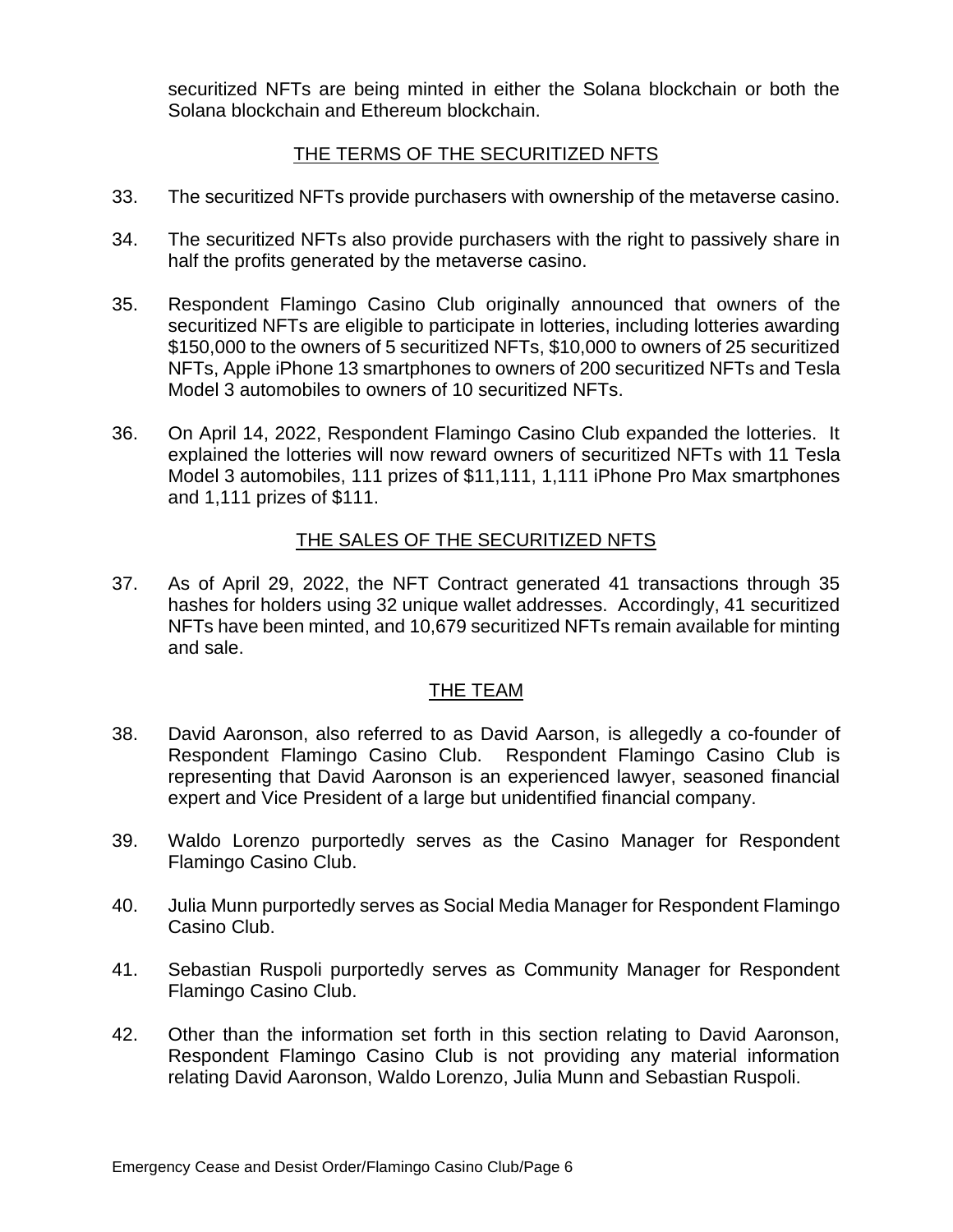43. Respondent Flamingo Casino Club is also failing to provide sufficient information to permit investors to independently verify that David Aaronson, Waldo Lorenzo, Julia Munn and Sebastian Ruspoli actually exist.

#### THE LOCATION OF RESPONDENT FLAMINGO CASINO AND CONTACT INFORMATION FOR RESPONDENT FLAMINGO CASINO

- 44. Although Respondent Flamingo Casino Club and its team are offering and selling securitized NFTs, they are not providing purchasers with the following information:
	- A. Respondent Flamingo Casino Club is not providing purchasers of securitized NFTs with its physical address or any information relating to its physical location;
	- B. Respondent Flamingo Casino Club is not providing purchasers of securitized NFTs with the physical business addresses for David Aaronson, Waldo Lorenzo, Julia Munn and Sebastian Ruspoli or any information relating to their physical location;
	- C. Respondent Flamingo Casino Club is not providing purchasers of securitized NFTs with its telephone number; and
	- D. Respondent Flamingo Casino Club is not providing purchasers of securitized NFTs with its email address.
- 45. Purchasers of the securitized NFTs are only able to contact Respondent Flamingo Casino Club or its personnel through the Flamingo Casino Club Social Media Platforms.

#### THE SOCIAL MEDIA SALES AGENTS FOR RESPONDENT FLAMINGO CASINO CLUB

- 46. As described herein, an unidentified anonymous promoter referred to herein as the Discord Agent is the moderator of Respondent Flamingo Casino's Discord server. The Discord Agent is offering the securitized NFTs through Respondent Flamingo Casino Club's Discord server.
- 47. As also described herein, an unidentified anonymous promoter referred to herein as the Telegram Agent is the moderator of Respondent Flamingo Casino Club's Telegram channel. The Telegram Agent is offering the securitized NFTs through Respondent Flamingo Casino Club's Telegram channel.
- 48. Respondent Flamingo Casino Club is not providing any information relating to the identity, business repute, qualifications, experience or licensure of the Discord Agent or the Telegram Agent.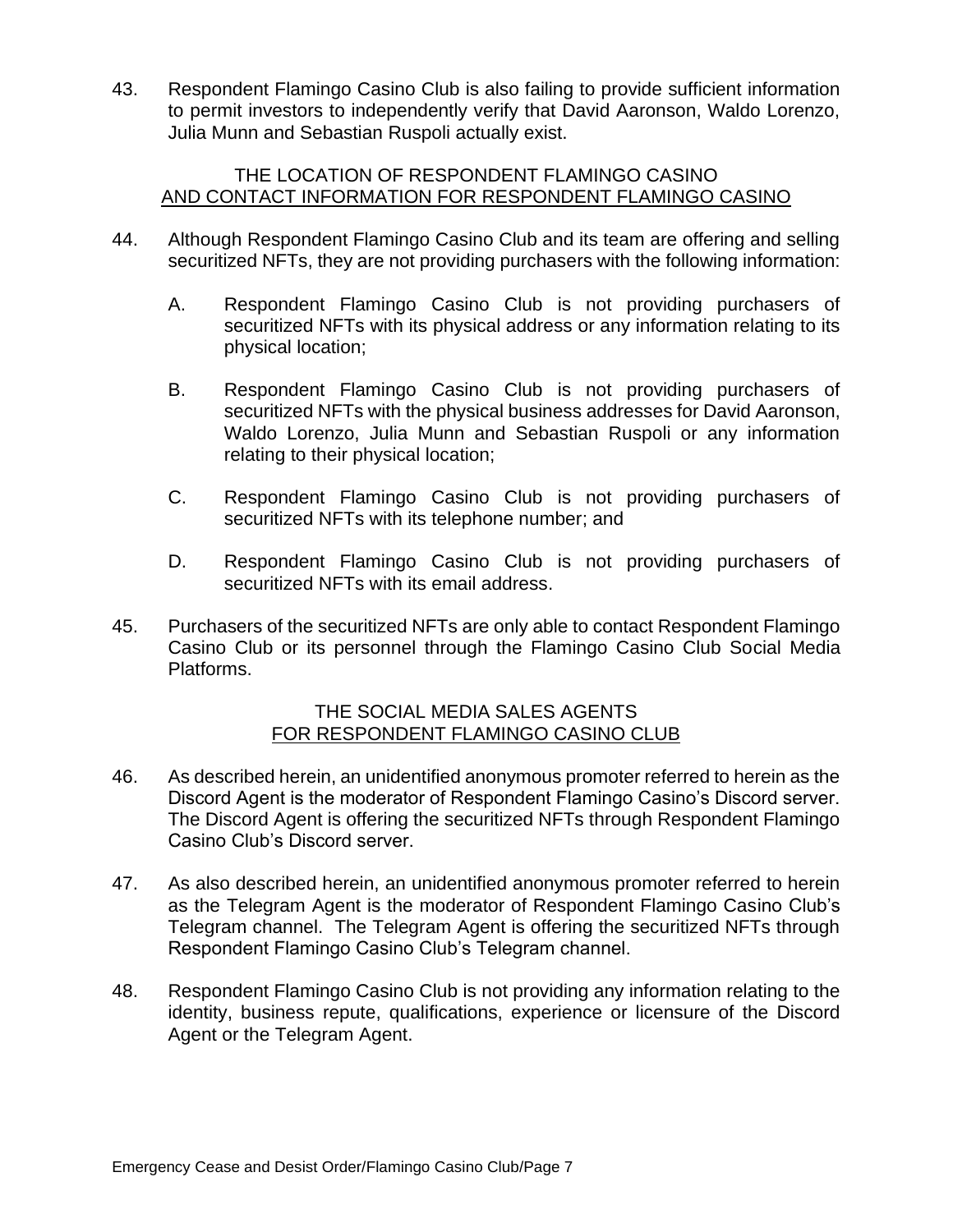#### THE SOCIAL MEDIA INFLUENCERS FOR RESPONDENT FLAMINGO CASINO CLUB

- 49. In March 2022, Respondent Flamingo Casino Club began recruiting influencers to market the securitized NFTs.
- 50. An anonymous influencer from the United Kingdom known as Tommy is now promoting Respondent Flamingo Casino and its securitized NFTs. The promotion is described in more detail as follows:
	- A. Tommy is not a financial advisor. He publishes videos through a YouTube channel accessible at https://www.youtube.com/c/itstommy. These videos generally promote various projects tied to digital assets and the metaverse, and they have been viewed more than 4,300,000 times.
	- B. Since the start of 2022, Tommy has published more than 140 videos discussing projects tied to digital assets and the metaverse. He brands these videos using titles that incorporate hyperbole and tout extreme profits, such as "Top 3 NFT's that'll EXPLODE in 2022 (100x HUGE POTENTIAL)," "Top 3 Crypto Gems that'll 100X in 2022 (HUGE POTENTIAL)," "\$3 MILLION PROFIT with Jade Protocol (PASSIVE CRYPTO INCOME)" and "How to Stake \$META for 500,000% APY (MetaversePRO) Passive CRYPTO INCOME."
	- C. On March 17, 2022, Tommy published a video titled "FLAMINGO CLUB could be the next 10x NFT/HUGE NFT DROP."
	- D. The video shows Tommy reading from the Flamingo Casino Website, promoting the securitized NFTs, and encouraging prospective purchasers to join the Flamingo Casino Social Media Platforms.
	- E. The video also shows Tommy representing purchasers of the securitized NFTs will share in 80 percent of the metaverse casino profits, not 50 percent of the metaverse casino profits.
	- F. The video is accompanied by a referral link for Tommy that redirects to the Flamingo Casino Website. It is accompanied by a disclaimer that explains Tommy "may earn a commission" if viewers use the referral link to "make a purchase and/or subscribe." The disclaimer further explains that Tommy "believes in and personally uses" all products tied to referral links.
	- G. As of April 30, 2022, the video received almost 40,000 views and more than 1,200 likes.
- 51. An anonymous influencer from the United Kingdom known as Flozin is now promoting Respondent Flamingo Casino and its securitized NFTs. The promotion is described in more detail as follows: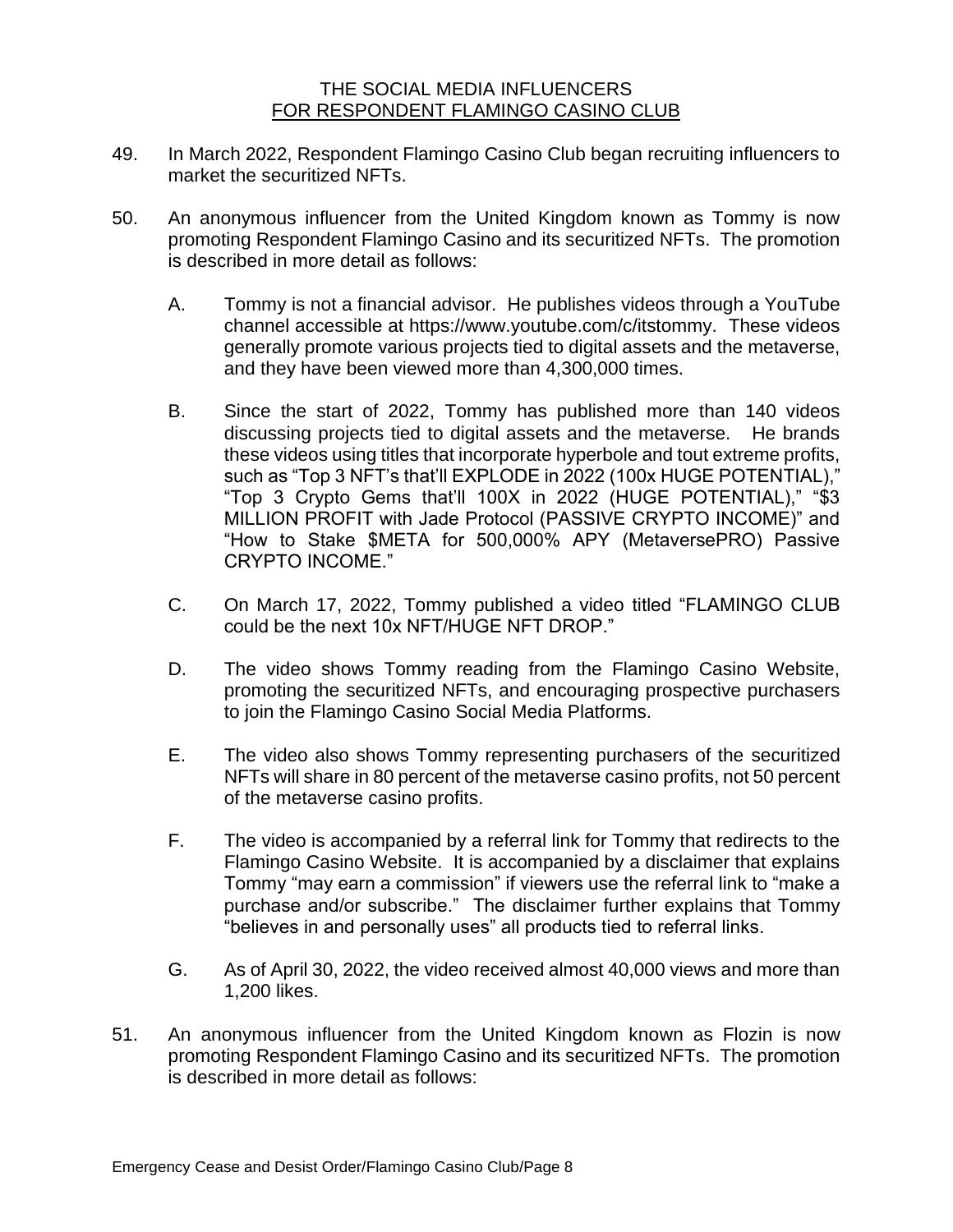- A. Flozin is not a financial advisor. He is recruiting promoters to engage and pay him to advertise their products through his YouTube channel.
- B. Flozin's YouTube channel is accessible at https://www.youtubecom/ channel/UCLSGeucA-BnWamEl4K86vDw. Its videos generally tout various projects tied to digital assets and the metaverse, and they have been viewed more than 12,300,000 times.
- C. Since the start of 2022, Flozin has published more than 200 videos discussing projects tied to digital assets and the metaverse. He brands these videos using titles that incorporate hyperbole and tout extreme profits, such as "YIELD ZILLA 916,474% APY | THE HIGHEST PAYING PROTCOL [sic]," "YieldZard/The Yield WiZard | Turn \$1,000 into \$9,186,575 in 12 months," and "STAKR/Stake Your BNB & Earn up to 20% Daily | NEW DAPP."
- D. On April 6, 2022, Respondent Flamingo Casino encouraged potential purchasers of securitized NFTs to view a video created by Flozin titled "Flamingo Casino Club NFT: 50% profits for being a holder. Week of WHITELIST competitions."
- E. The video shows Flozin reading from the Flamingo Casino Website, promoting the securitized NFTs, and encouraging prospective purchasers to join the Flamingo Casino Social Media Platforms.
- F. The video also depicts Flozin claiming to have inside, nonpublic information relating to Respondent Flamingo Casino Club. He stressed "the fact the team is negotiating to buy land in the Sandbox, which is a big deal… And they showed me that they're doing that so I'm really happy to see that."
- G. As of April 30, 2022, the video received almost 41,500 views and more than 4,400 likes.

## CLAIMS OF PARTNERSHIP WITH THE FLAMINGO LAS VEGAS

- 52. Flamingo Las Vegas is a casino and hotel located on the Las Vegas Strip in Paradise, Nevada. It is owned and operated by Caesars Entertainment, Inc.
- 53. Respondent Flamingo Casino Club is publishing images of Flamingo Las Vegas and claiming it is partnering with Flamingo Las Vegas.
- 54. These representations are false. Respondent Flamingo Casino Club is not partnering with Flamingo Las Vegas and has no affiliation with Flamingo Las Vegas.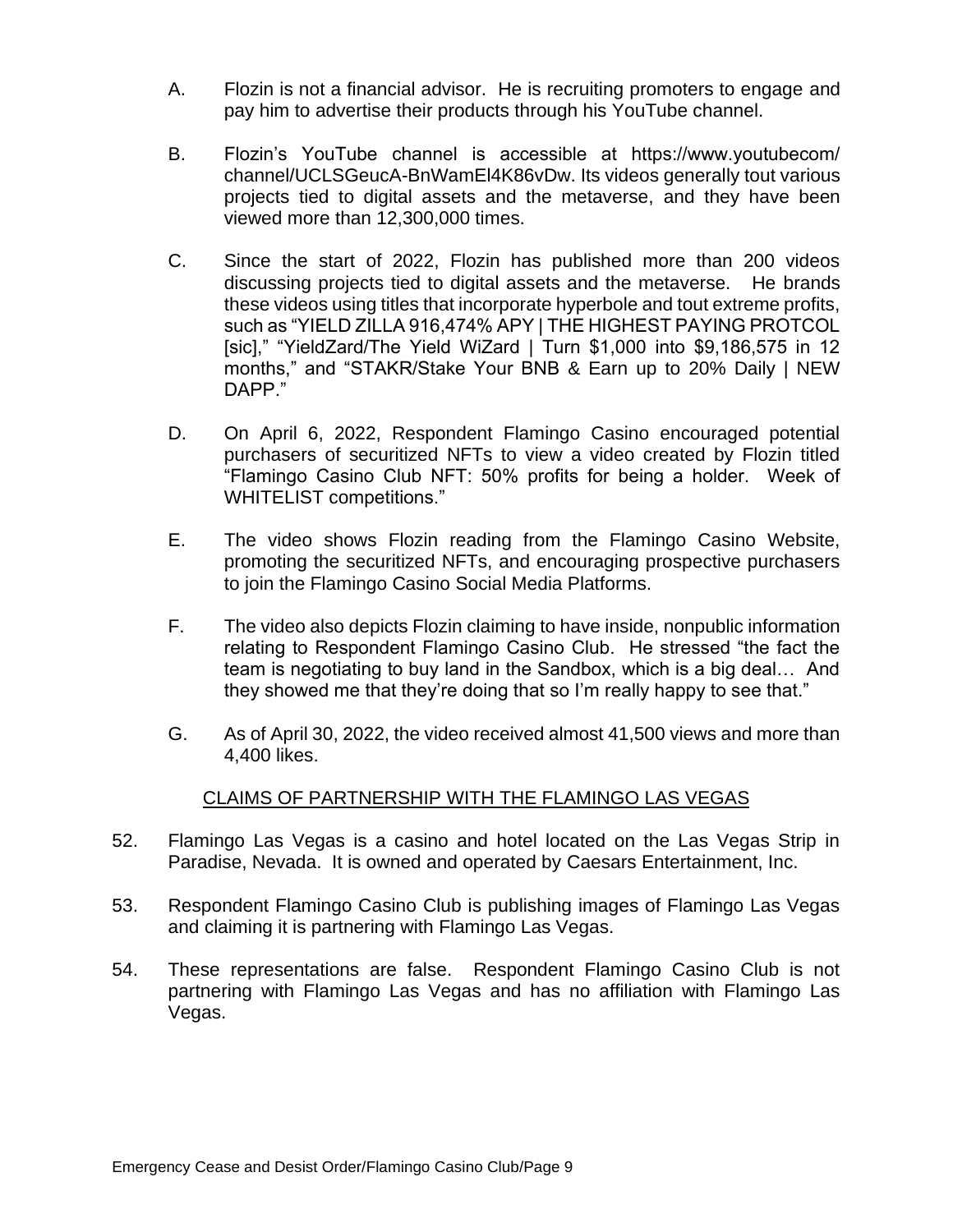## CLAIMS OF AFFILIATION WITH OTHER CASINOS

- 55. Respondent Flamingo Casino Club is also representing Respondent Flamingo Casino Club is partnering with other casinos operating in or near Las Vegas, Nevada.
- 56. Respondent Flamingo Casino Club is not, however, identifying these casinos or providing investors with sufficient information to independently verify the veracity of the statements.

#### CLAIMS OF SUPPORT BY AND PARTNERSHIP WITH YAHOO, MARKETWATCH AND COINPEDIA

- 57. Respondent Flamingo Casino Club is providing prospective purchasers of its securitized NFTs with an article titled "Flamingo Casino NFT Club Successfully Launches an NFT Collection… while Preparing for the Metaverse."
- 58. The article was authored by Trushti Patel and published in CryptoNewZ on or about April 11, 2022. The article reports Respondent Flamingo Casino Club is supported "by some serious partners" and identifies these partners as Flamingo Las Vegas, Yahoo, MarketWatch and Coinpedia.
- 59. Although the article reports Respondent Flamingo Casino Club is partnering with and supported by Flamingo Las Vegas, as already described herein, Respondent Flamingo Casino Club is not partnering with or supported by Flamingo Las Vegas and it has no affiliation with Flamingo Las Vegas.
- 60. Although the article reports Respondent Flamingo Casino Club is partnering with and supported by Coinpedia, Respondent Flamingo Casino Club is not providing purchasers with any information reflecting any type of relationship with Coinpedia. Instead, Respondent Flamingo Casino Club is only providing a hyperlink to an article written by Mustafa Mulla, a Project Manager at Ultimez Technology Inc., that was published in Coinpedia and that discussed Respondent Flamingo Casino Club.
- 61. Although the article reports Respondent Flamingo Casino Club is partnering with and supported by both Yahoo and MarketWatch, Respondent Flamingo Casino Club is not providing purchasers with any information reflecting any type of relationship with either Yahoo or MarketWatch. Instead, Respondent Flamingo Casino Club is only providing hyperlinks to press releases distributed by Blockchain PR Buzz through GlobeNewswire to Yahoo Finance and MarketWatch.

## OTHER CLAIMS OF MEDIA COVERAGE

62. Respondent Flamingo Casino Club is also promoting its securitized NFTs by claiming MarketWatch and Yahoo Finance reported its securitized NFTs are "one of the promising and fast-growing NFT projects."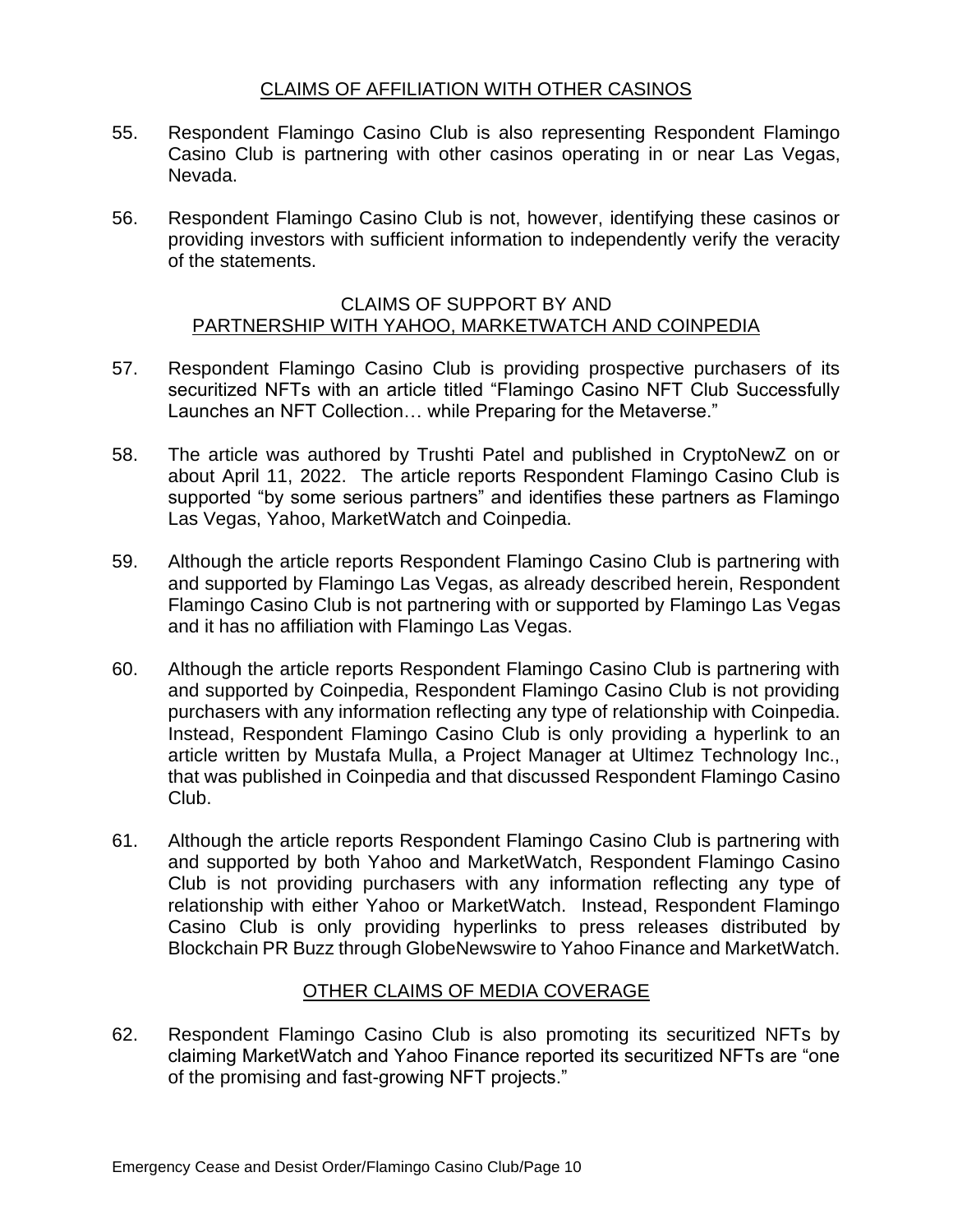- 63. Respondent Flamingo Casino Club is further promoting its securitized NFTs by claiming MarketWatch published an article ranking NFT projects and suggesting Respondent Flamingo Casino Club's securitized NFTs "took the first place."
- 64. As described herein, however, neither MarketWatch nor Yahoo Finance published articles independently endorsing Respondent Flamingo Casino Club or its securitized NFTs. Instead, as described herein, Blockchain PR Buzz distributed Respondent Flamingo Casino Club's press releases through GlobeNewswire to Yahoo Finance and MarketWatch.

#### PURCHASING VIRTUAL LAND FROM SNOOP DOGG

- 65. On April 8, 2022, Respondent Flamingo Casino Club announced it was negotiating the purchase of virtual land in the Sandbox.
- 66. Its announcement claims the virtual land is currently owned by Snoop Dogg and its work in acquiring the land will have a "great positive impact" on the price of the securitized NFTs.
- 67. Respondent Flamingo Casino Club is not, however, providing any material information relevant to the negotiation or purchase of the virtual land, such as the location of the virtual land, the status of negotiations for the purchase of the virtual land, the potential cost of the virtual land and the source of funds for purchasing the virtual land.

## REFUSAL TO RESPOND TO REGULATORY INQUIRIES

- 68. On April 4, 2022, Joe Rotunda, Director, Enforcement Division, Texas State Securities Board ("Rotunda"), contacted Respondent Flamingo Casino Club through its Telegram channel.
- 69. Rotunda identified himself and his title and provided Respondent Flamingo Casino Club with his agency email address and a hyperlink to his agency's website. He requested that Respondent Flamingo Casino Club immediately respond to his inquiry.
- 70. The message was delivered at 4:08PM CT on April 4, 2022, and Telegram provided notice of the message to Respondent Flamingo Casino.
- 71. On April 5, 2022, Rotunda again contacted Respondent Flamingo Casino Club through its Telegram channel.
- 72. Rotunda again asked Respondent Flamingo Casino Club to respond to his inquiry.
- 73. The message was delivered at 1:25PM CT on April 5, 2022, and Telegram again provided notice of the message to Respondent Flamingo Casino.
- 74. Respondent Flamingo Casino Club never responded to these inquiries and has ignored these inquiries.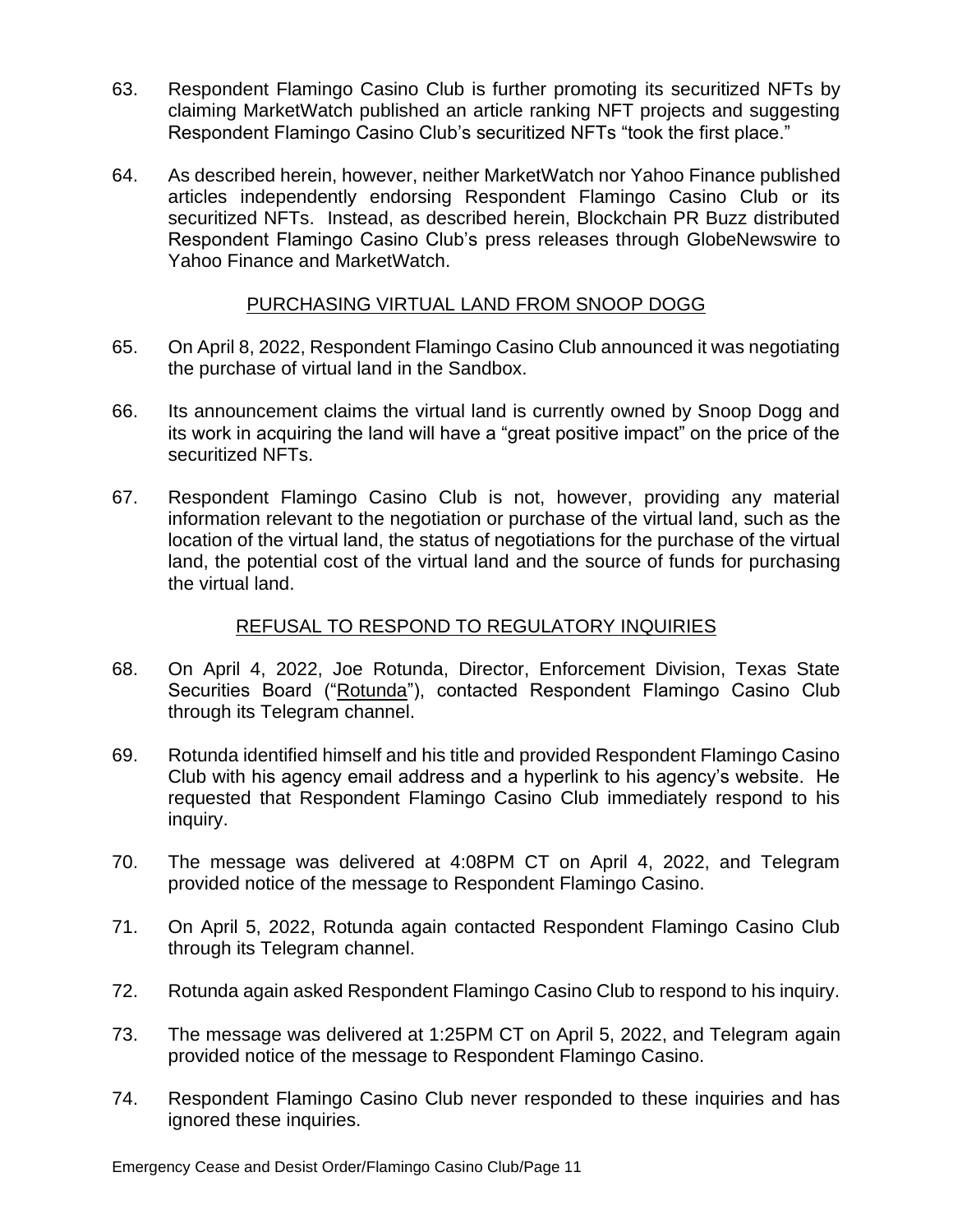## REGISTRATION VIOLATIONS

- 75. The securitized NFTs have not been registered by notification, coordination or qualification in Texas, and no permit has been issued for their sale in Texas.
- 76. Respondent Flamingo Casino Club has not been registered with the Securities Commissioner as a dealer at any time material hereto.
- 77. Respondent Flamingo Casino Club is offering securitized NFTs through anonymous agents via Telegram, Discord and YouTube. The anonymous agents have not been registered with the Securities Commissioner as agents of Respondent Flamingo Casino Club at any time material hereto.

#### FRAUD AND DECEIT AND THE FALSE CLAIMS OF PARTNERSHIP WITH FLAMINGO LAS VEGAS

- 78. As described herein, Flamingo Las Vegas is a casino and hotel located on the Las Vegas Strip in Paradise, Nevada. It is owned and operated by Caesars Entertainment, Inc.
- 79. As also described herein, Respondent Flamingo Casino Club is using a name that is similar to Flamingo Las Vegas, publishing images of Flamingo Las Vegas in the Flamingo Casino Website and claiming it is partnering with Flamingo Las Vegas.
- 80. In connection with the offer of the securitized NFTs, Respondent Flamingo Casino Club is misrepresenting its relationship with Flamingo Las Vegas, and this misrepresentation constitutes a misrepresentation of a relevant fact.
- 81. Its use of a name similar to Flamingo Las Vegas and its publication of images of the Flamingo Las Vegas, coupled with its representation of partnering with Flamingo Las Vegas, constitute statements that are materially misleading or otherwise likely to deceive the public because Respondent Flamingo Casino Club is not Flamingo Las Vegas and is not affiliated with Flamingo Las Vegas.

## FRAUD AND DECEIT AND THE FALSE CLAIMS OF PARTNERSHIP WITH OTHER CASINOS OPERATING IN LAS VEGAS, NEVADA

- 82. As described herein, Respondent Flamingo Casino Club is representing it is partnering with other casinos operating in Las Vegas, Nevada.
- 83. In connection with the offer of the securitized NFTs, Respondent Flamingo Casino Club is intentionally failing to disclose the following material facts relating to these partnerships:
	- A. Respondent Flamingo Casino Club is intentionally failing to disclose the identity of the casinos; and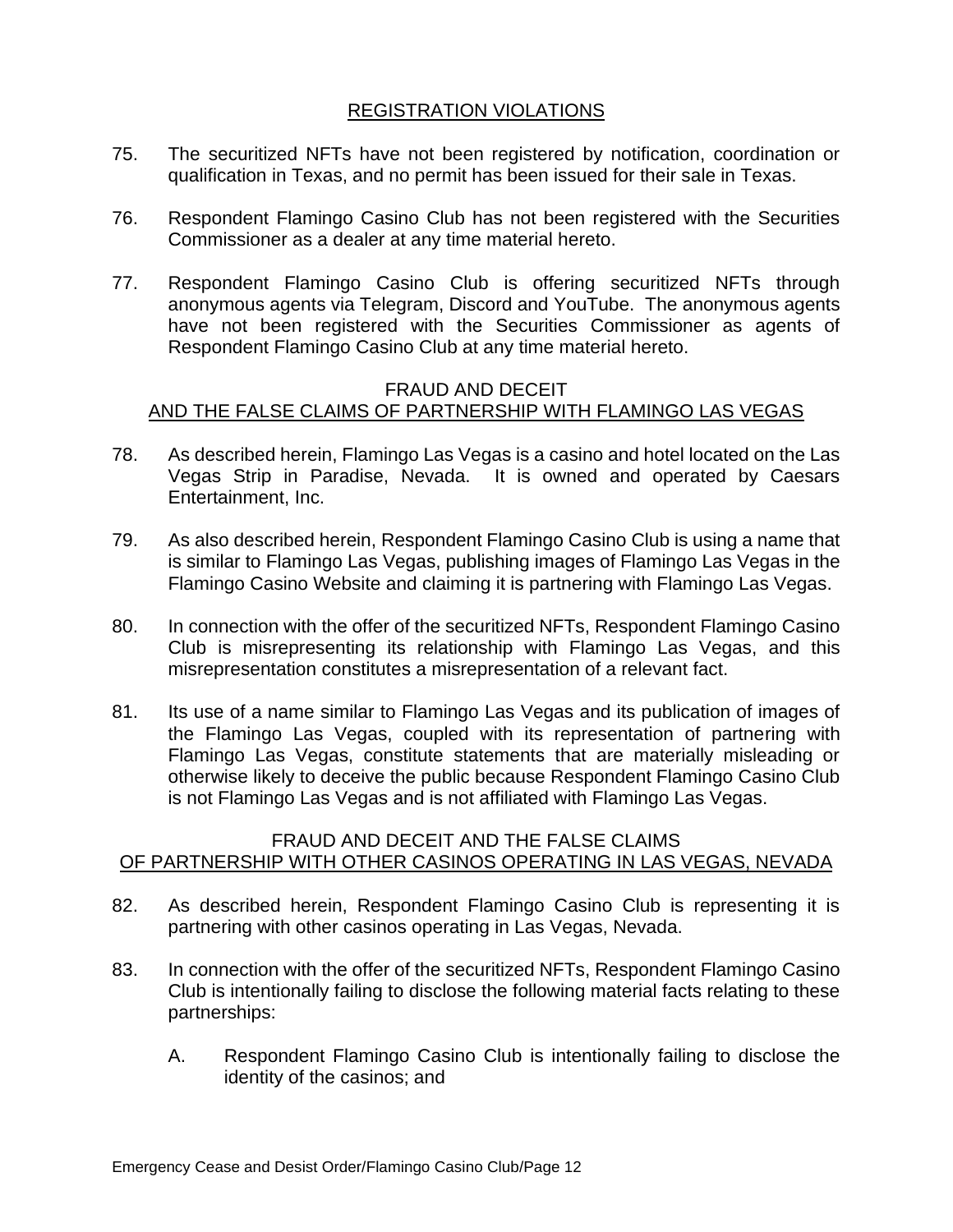- B. Respondent Flamingo Casino Club is intentionally failing to disclose the terms of any partnerships with these casinos.
- 84. The statements relating to partnership with other casinos are also materially misleading or otherwise likely to deceive the public because Respondent Flamingo Casino Club is not providing information sufficient to independently verify that Respondent Flamingo Casino Club is, in fact, partnering with other casinos.

#### FRAUD AND THE CONCEALMENT OF THE LOCATION OF RESPONDENT FLAMINGO CASINO CLUB

- 85. In connection with the offer of the securitized NFTs, Respondent Flamingo Casino Club is intentionally failing to disclose the physical address and physical location of Respondent Flamingo Casino Club, and this information constitutes a material fact.
- 86. In connection with the offer of the securitized NFTs, Respondent Flamingo Casino Club is intentionally failing to disclose its ties to Russia, and this information constitutes a material fact.
- 87. In connection with the offer of the securitized NFTs, Respondent Flamingo Casino Club is intentionally failing to disclose it misrepresented its physical address and telephone number to obtain web hosting services for the Flamingo Casino Website, and this information constitutes a material fact.

#### FRAUD AND THE CONCEALMENT OF MATERIAL INFORMATION RELATING TO THE PRINCIPALS OF RESPONDENT FLAMINGO CASINO CLUB

- 88. As described herein, Respondent Flamingo Casino Club is representing David Aaronson is its co-founder, Waldo Lorenzo is its Casino Manager, Julia Munn is its Social Media Manager and Sebastian Ruspoli is its Community Manager.
- 89. In connection with the offer of the securitized NFTs, Respondent Flamingo Casino Club is intentionally failing to disclose the business repute, qualifications, licensure and experience of David Aaronson, Waldo Lorenzo, Julia Munn and Sebastian Ruspoli, and this information constitutes a material fact.
- 90. In connection with the offer of the securitized NFTs, Respondent Flamingo Casino Club is intentionally failing to disclose information sufficient to permit investors to independently verify that David Aaronson, Waldo Lorenzo, Julia Munn and Sebastian Ruspoli actually exist, and this information constitutes a material fact.
- 91. In connection with the offer of the securitized NFTs, Respondent Flamingo Casino Club is intentionally failing to disclose the identity of the other co-founder or the other co-founders, as well as the business repute, qualifications, licensure and experience of the other co-founder or other co-founders, and this information constitutes a material fact.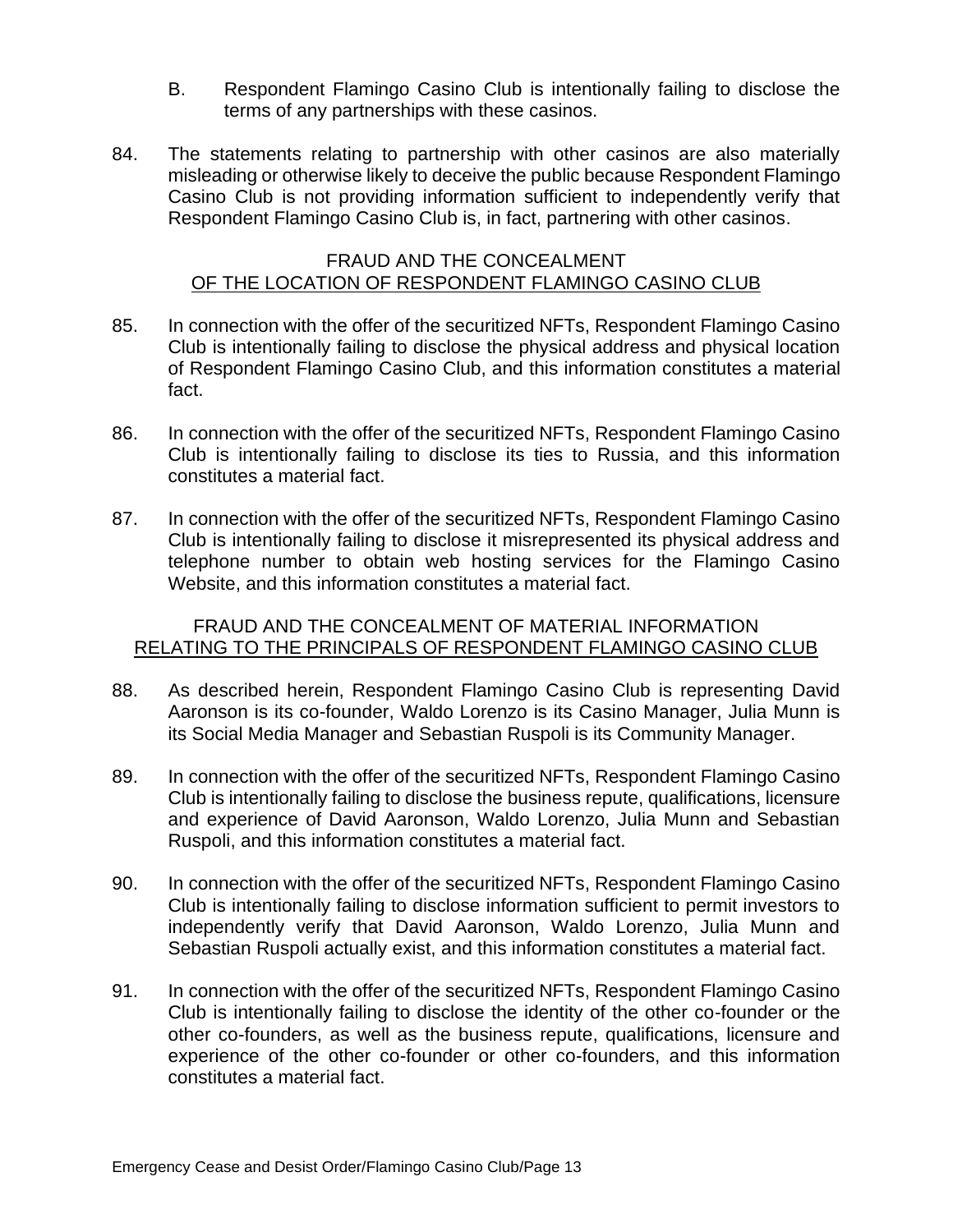- 92. As described herein, Respondent Flamingo Casino Club is representing that David Aaronson is an experienced lawyer, seasoned financial expert and Vice President of a large but unidentified financial company.
- 93. In connection with the offer of the securitized NFTs, Respondent Flamingo Casino Club is intentionally failing to disclose the following material facts relating to David Aaronson:
	- A. Respondent Flamingo Casino Club is intentionally failing to disclose information relating to his career as a lawyer, including information describing his professional legal history, his areas of practice and the agency or office administering his license;
	- B. Respondent Flamingo Casino Club is intentionally failing to disclose information relating to his financial expertise, including information describing his registration or licensure, his employment and experience in the financial industry, the basis for the claim he is a financial expert and any information demonstrating he is a financial expert; and
	- C. Respondent Flamingo Casino Club is intentionally failing to disclose the identity of the financial company employing him, his employment with the financial company and other companies, his duties and responsibilities as Vice President of the financial company, his success as Vice President of the financial company and the financial company's success in operating under his leadership.

#### FRAUD AND DECEIT AND THE USE OF ANONYMOUS SALES AGENTS AND INFLUENCERS

- 94. In connection with the offer of the securitized NFTs, Respondent Flamingo Casino Club is intentionally failing to disclose the identity and licensure of the Discord Agent and any sales-based or other compensation that has been paid to or can be earned by the Discord Agent, and this information constitutes a material fact.
- 95. In connection with the offer of the securitized NFTs, Respondent Flamingo Casino Club is intentionally failing to disclose the identity and licensure of the Telegram Agent and any sales-based or other compensation that has been paid to or can be earned by the Telegram Agent, and this information constitutes a material fact.
- 96. As described herein, Respondent Flamingo Casino Club is representing it began recruiting influencers to market the securitized NFTs in March 2022, and as also described herein, Tommy and Flozin are influencers and they are now marketing the securitized NFTs through videos published in their respective YouTube channels.
- 97. The statements relating to the recruitment of influencers are materially misleading or otherwise likely to deceive the public because: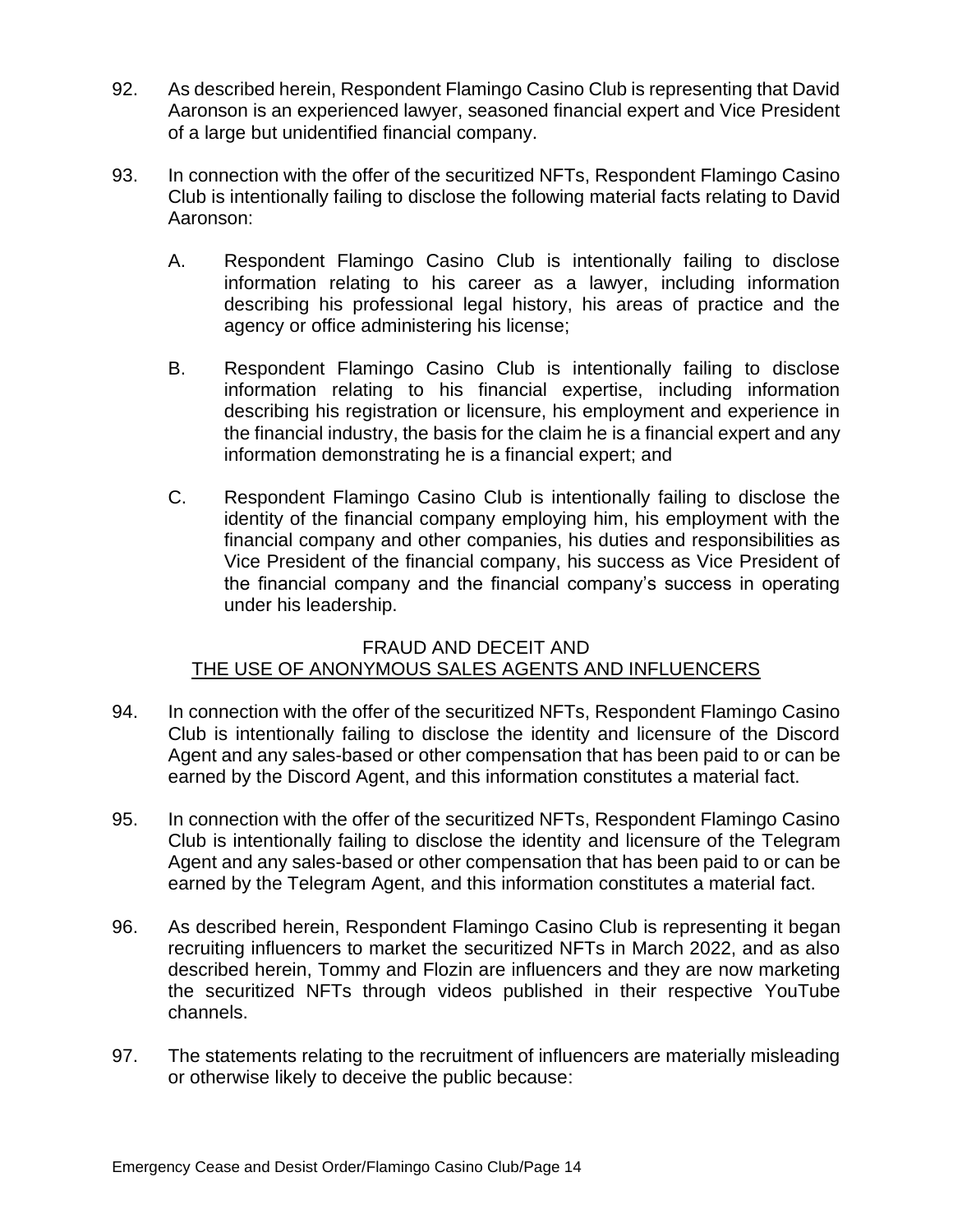- A. Respondent Flamingo Casino Club is not disclosing its criteria for evaluating the business repute, experience and licensure of Tommy, Flozin and/or any other influencers that it has retained or will retain to offer the securitized NFTs; and
- B. Respondent Flamingo Casino Club is not disclosing any sales-based or other compensation that has been paid to or can be earned by Tommy, Flozin and/or any other influencers that it has retained or will retain to offer the securitized NFTs.

#### FRAUD AND DECEIT IN THE USE OF MEDIA TO PROMOTE RESPONDENT FLAMINGO CASINO CLUB

- 98. As described herein, Respondent Flamingo Casino Club is providing prospective purchasers of its securitized NFTs with an article titled "Flamingo Casino NFT Club Successfully Launches an NFT Collection… while Preparing for the Metaverse."
- 99. As also described herein, the article was authored by Trushti Patel and published in CryptoNewZ on or about April 11, 2022. The article reports Respondent Flamingo Casino Club is supported "by some serious partners," including Flamingo Las Vegas, Coinpedia, Yahoo, MarketWatch and Coinpedia.
- 100. In connection with the offer of the securitized NFTs, Respondent Flamingo Casino Club has adopted and is providing investors with an article published in CryptoNewZ that represents it is supported by and partnering with Flamingo Las Vegas, and this constitutes a misrepresentation of a relevant fact because Respondent Flamingo Casino Club is not partnering with Flamingo Las Vegas and has no affiliation with Flamingo Las Vegas.
- 101. In connection with the offer of the securitized NFTs, Respondent Flamingo Casino Club has adopted and is providing investors with an article published in CryptoNewZ that represents it is supported by and partnering with Yahoo, MarketWatch and Coinpedia, but it is intentionally failing to disclose the terms of any support by and partnership with Yahoo, MarketWatch and Coinpedia or otherwise explaining how it is being supported by or partnering with Yahoo, MarketWatch and Coinpedia, and this information constitutes a material fact.
- 102. The adoption of the article and the statements relating to support and partnership are also materially misleading or otherwise likely to deceive the public because:
	- A. Respondent Flamingo Casino Club is not disclosing any other information reflecting partnership with or support by Coinpedia except that Respondent Flamingo Casino Club is providing a hyperlink to an article written by Mustafa Mulla, a Project Manager at Ultimez Technology Inc., that was published in Coinpedia and that discussed Respondent Flamingo Casino Club; and
	- B. Respondent Flamingo Casino Club is not disclosing any other information reflecting partnership with or support by Yahoo or MarketWatch except that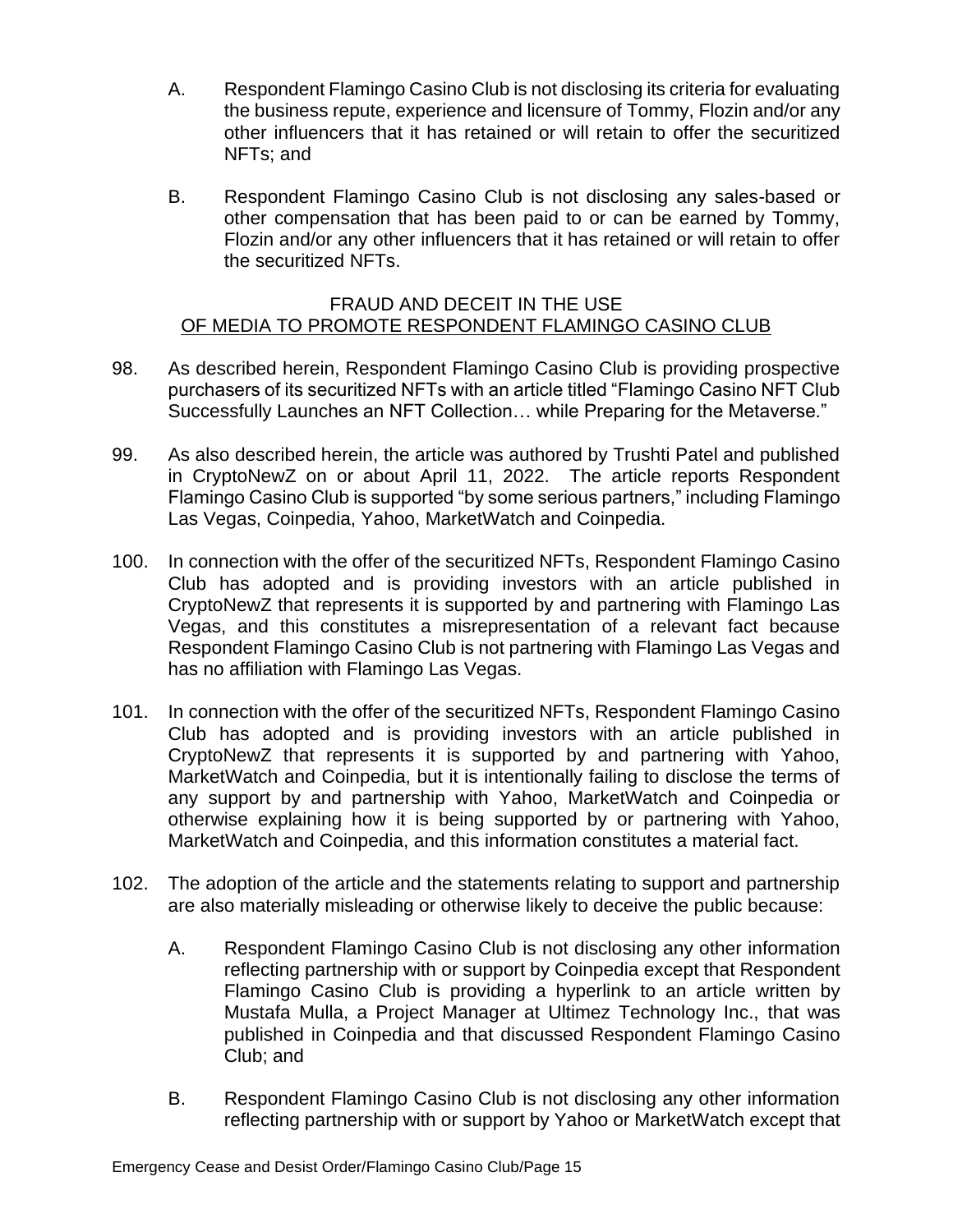Respondent Flamingo Casino Club is providing hyperlinks to its press releases, which were distributed by Blockchain PR Buzz through GlobeNewswire to Yahoo Finance and MarketWatch.

- 103. As also described herein, Respondent Flamingo Casino Club is offering its securitized NFTs by claiming MarketWatch and Yahoo Finance reported its securitized NFTs are "one of the promising and fast-growing NFT projects."
- 104. As further described herein, Respondent Flamingo Casino Club is also offering its securitized NFTs by claiming MarketWatch published an article ranking NFT projects and suggesting Respondent Flamingo Casino Club's securitized NFTs "took the first place."
- 105. These statements are materially misleading or otherwise likely to deceive the public because neither MarketWatch nor Yahoo Finance published articles independently endorsing Respondent Flamingo Casino Club or its securitized NFTs.

## FRAUD AND THE CAPITALIZATION OF RESPONDENT FLAMINGO CASINO CLUB

106. In connection with the offer of the securitized NFTs, Respondent Flamingo Casino Club is intentionally failing to disclose its assets, liabilities, revenue and other financial information germane to its operations and the development and management of the metaverse casino, and this information constitutes a material fact.

#### FRAUD AND THE SOURCE OF FUNDS, THE USE OF FUNDS AND THE PROFITABILITY OF THE METAVERSE CASINO

- 107. In connection with the offer of the securitized NFTs, Respondent Flamingo Casino Club is intentionally failing to disclose its anticipated use of capital raised through the sale of the securitized NFTs, and this information constitutes a material fact.
- 108. In connection with the offer of the securitized NFTs, Respondent Flamingo Casino Club is intentionally failing to disclose the following material facts relating to expenses and revenue derived from the virtual stadium for virtual games and concerts, the virtual movie theater, the virtual bowling alley, the virtual tennis courts, the virtual polo and golf clubs, the virtual hotel. the virtual hockey team and the virtual poker club:
	- A. Respondent Flamingo Casino Club is intentionally failing to disclose the anticipated or projected costs to build, maintain, promote and use the virtual stadium for virtual games and concerts, the virtual movie theater, the virtual bowling alley, the virtual tennis courts, the virtual polo and golf clubs, the virtual hotel. the virtual hockey team and the virtual poker club; and
	- B. Respondent Flamingo Casino Club is intentionally failing to disclose the anticipated or projected revenue derived from the virtual stadium for virtual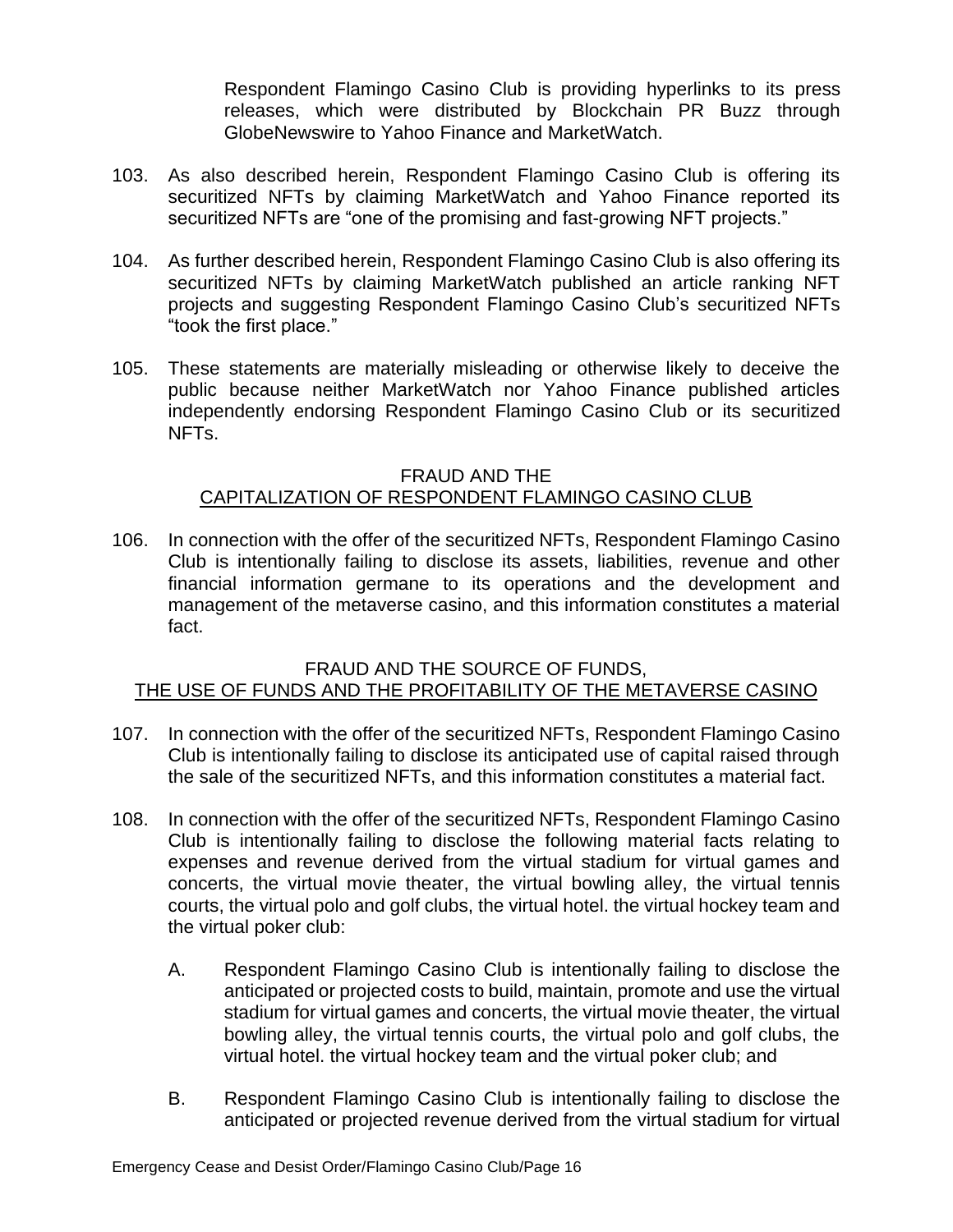games and concerts, the virtual movie theater, the virtual bowling alley, the virtual tennis courts, the virtual polo and golf clubs, the virtual hotel, the virtual hockey team and the virtual poker club.

- 109. In connection with the offer of the securitized NFTs, Respondent Flamingo Casino Club is intentionally failing to disclose the following material facts relating to expenses and revenue derived from virtual gambling:
	- A. Respondent Flamingo Casino Club is intentionally failing to disclose the anticipated or projected costs of creating, implementing and administering virtual games such as craps, baccarat, mini-baccarat, blackjack and roulette; and
	- B. Respondent Flamingo Casino Club is intentionally failing to disclose the anticipated or projected revenue derived from virtual games such as craps, baccarat, mini-baccarat, blackjack and roulette.
- 110. In connection with the offer of the securitized NFTs, Respondent Flamingo Casino Club is intentionally failing to disclose the following material facts relating to the negotiations for its purchase of virtual land and the expenses associated with its purchase of virtual land:
	- A. Respondent Flamingo Casino Club is intentionally failing to disclose the status of negotiations for purchasing virtual land from Snoop Dogg;
	- B. Respondent Flamingo Casino Club is intentionally failing to disclose the anticipated or projected cost of purchasing the virtual land from Snoop Dogg; and
	- C. Respondent Flamingo Casino Club is intentionally failing to disclose the source of funds that will be used to purchase virtual land from Snoop Dogg.
- 111. In connection with the offer of the securitized NFTs, Respondent Flamingo Casino Club is intentionally failing to disclose the following material facts relating to expenses associated with its lotteries:
	- A. Respondent Flamingo Casino Club is intentionally failing to disclose the costs of prizes, including 11 Tesla Model 3 automobiles and 1,111 iPhone Pro Max smartphones;
	- B. Respondent Flamingo Casino Club is intentionally failing to disclose the source of funds used to purchase prizes, including 11 Tesla Model 3 automobiles and 1,111 iPhone Pro Max smartphones; and
	- C. Respondent Flamingo Casino Club is intentionally failing to disclose the source of funds for populating cash prize pools, including 1,111 cash prize pools for \$111 and 111 cash prize pools for \$11,111.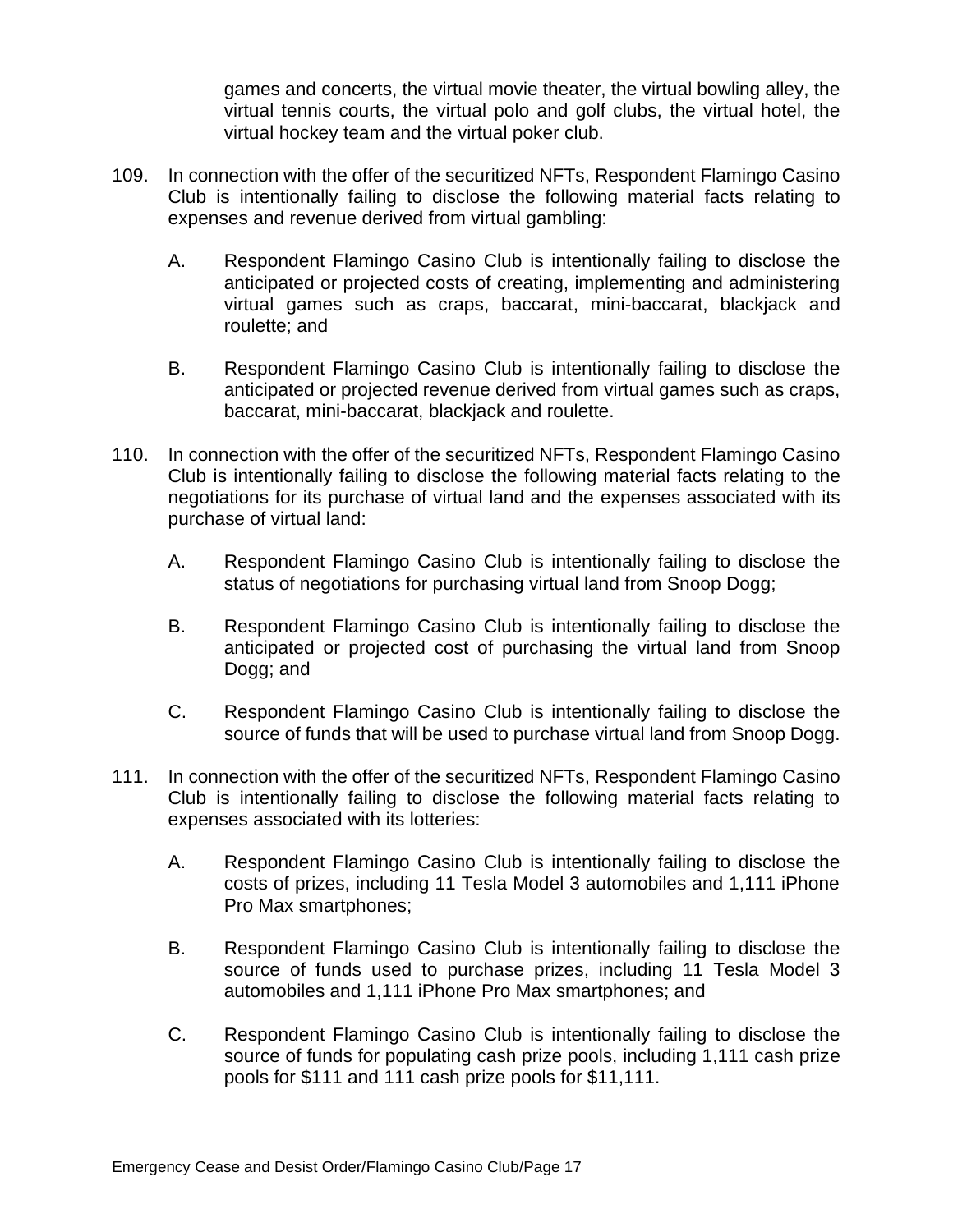- 112. In connection with the offer of the securitized NFTs, Respondent Flamingo Casino Club is intentionally failing to disclose the following material facts relating to expenses associated with its marketing of the metaverse casino through press releases and online media:
	- A. Respondent Flamingo Casino Club is intentionally failing to disclose the costs of retaining Blockchain PR Buzz and/or any other marketing firms or marketing personnel responsible for drafting articles, distributing press releases or otherwise promoting Respondent Flamingo Casino Club through online media; and
	- B. Respondent Flamingo Casino Club is intentionally failing to disclose the source of funds used to pay Blockchain PR Buzz and/or any other marketing firms or marketing personnel responsible for drafting articles, distributing press releases or otherwise promoting Respondent Flamingo Casino Club through online media.
- 113. In connection with the offer of the securitized NFTs, Respondent Flamingo Casino Club is intentionally failing to disclose the following material facts relating to revenue derived from the sale of the securities NFTs:
	- A. Respondent Flamingo Casino Club is intentionally failing to disclose the financial impact and consequences of failing to raise sufficient capital through the sale of the securitized NFTs; and
	- B. Respondent Flamingo Casino Club is intentionally failing to disclose the financial impact and consequences of only selling as many as 41 securitized NFTs, with an outstanding allocation of 10,679 securitized NFTs, as of April 29, 2022.

## FRAUD AND THE RISKS ASSOCIATED WITH METAVERSE CASINOS

- 114. In connection with the offer of the securitized NFTs, Respondent Flamingo Casino Club is intentionally failing to disclose the following material facts that are risks associated with the operation of metaverse casinos:
	- A. The failure to successfully market the metaverse casino, and the failure to grow or sustain the number of customers, may negatively impact profitability or lead to losses;
	- B. A metaverse casino competes with physical, virtual and metaverse casinos and may need to significantly invest in technology, research and development and marketing to maintain or increase competitiveness;
	- C. A metaverse casino competes with other forms of gambling, gaming, entertainment and free-to-play platforms;
	- D. Delays in the implementation of new games or successfully planning and hosting new events may negatively impact revenue;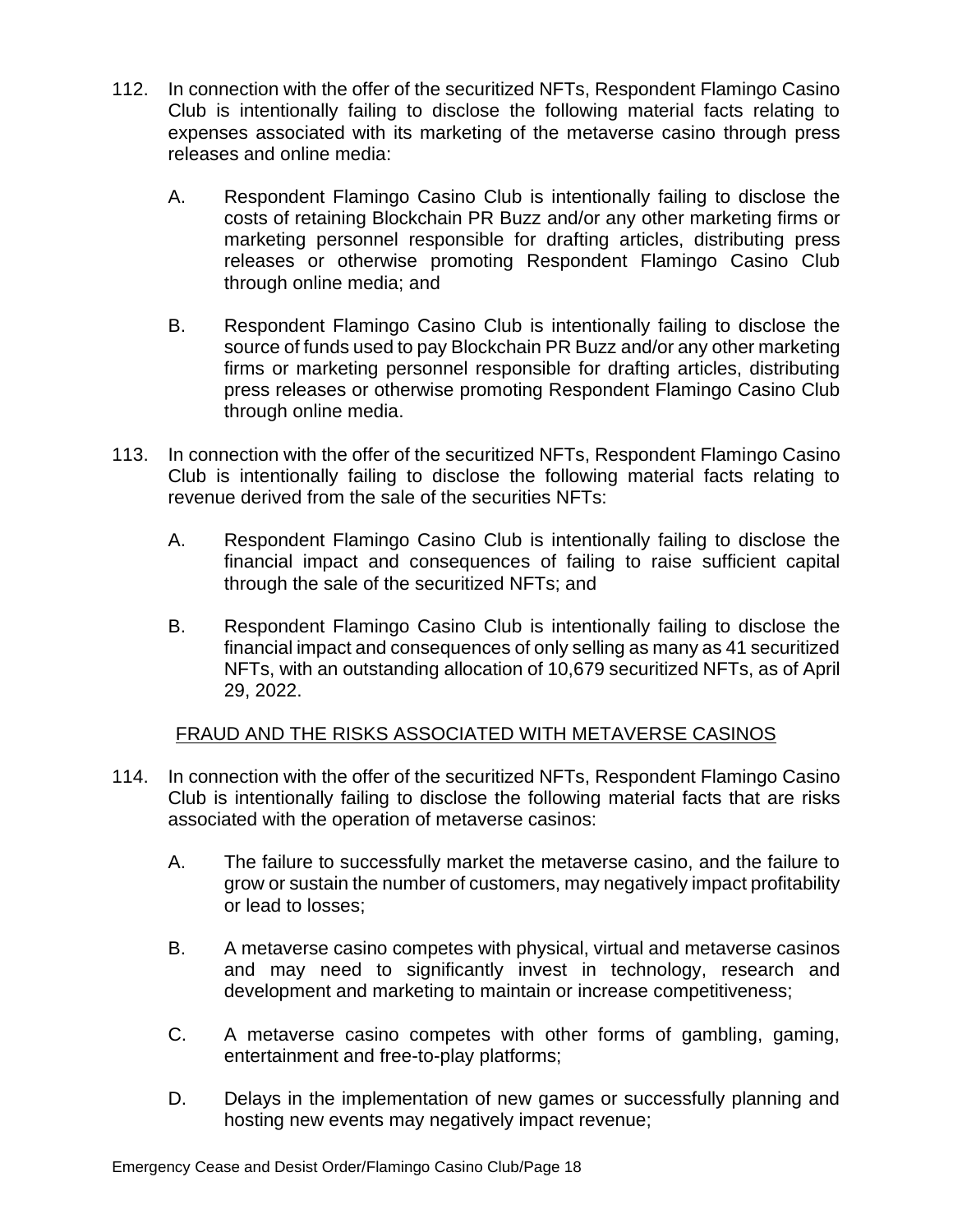- E. Fraud, theft and gambling scams may negatively impact profitability;
- F. The costs of developing and implementing any necessary anti-money laundering and Know Your Customer standards may limit profitability; and
- G. The costs of acquiring and maintaining any necessary licensure, as well as the inability to obtain or retain any necessary licensure, may cause a metaverse casino to close.

#### FRAUD AND THE RISKS ASSOCIATED WITH NFTS

- 115. In connection with the offer of the securitized NFTs, Respondent Flamingo Casino Club is intentionally failing to disclose the following material facts that are risks associated with NFTs:
	- A. Bad actors may hack or exploit systems and steal NFTs or appropriate digital assets;
	- B. Domestic or foreign governments may adopt legislation or regulations that negatively impact the use, transfer, exchange or price of NFTs;
	- C. NFTs compete with other digital assets, and this competition may negatively impact the price of an NFT;
	- D. The market for NFTs is new and volatile, and the price of an NFT as it relates to fiat currency may greatly decrease over a short period of time, impacting the liquidity of an NFT and the price of an NFT;
	- E. Bad actors may attempt to impersonate owners of NFTs, counterfeit NFTs, sell replicas of original NFTs, or misuse art tied to NFTs; and
	- F. Businesses or organizations that issue NFTs may go out of business, declare bankruptcy or cease operations, thereby decreasing the use or value of its NFTs.

#### FRAUD AND THE RISKS ASSOCIATED WITH THE SECURITIZED NFTS

- 116. In connection with the offer of the securitized NFTs, Respondent Flamingo Casino Club is intentionally failing to disclose the following material facts that are additional risks associated with the securitized NFTs:
	- A. Domestic or foreign governments may adopt legislation or regulations that negatively impact some or all metaverses, gambling in some or all metaverses or gambling in metaverse casinos;
	- B. Metaverses are new platforms with uncertain viability, and any cessation of operations may negatively impact businesses, including casinos, operating in their metaverses;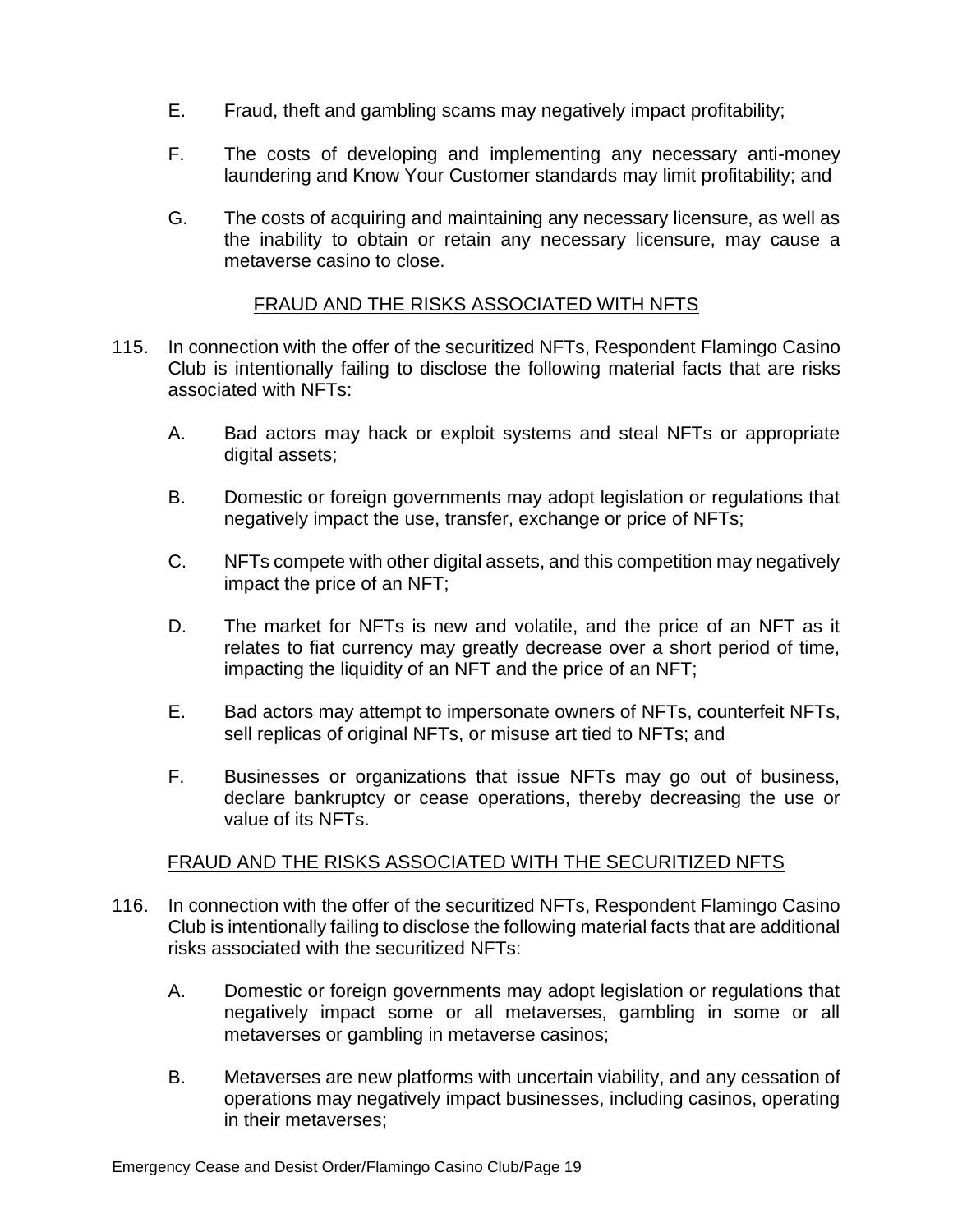- C. Metaverses compete with other metaverses, and this competition may limit the population of the metaverses and the number of clients of metaverse casinos;
- D. Users must invest in hardware and internet service to access the metaverses, and increases in the actual or relative costs of hardware and internet service may limit the population of metaverses, the number of persons accessing metaverses and the number of clients of metaverse casinos;
- E. Cybersecurity risks from criminals targeting Respondent Flamingo Casino Club using distributed denial-of-service attacks, malware and phishing campaigns may limit the ability of Respondent Flamingo Casino Club to market its metaverse casino;
- F. Changes to economies in the real world, as well as changes to economies in the Sandbox metaverse, may negatively impact the amount of currency spent in metaverse casinos;
- G. The Sandbox metaverse is tied to the \$SAND cryptocurrency and investors typically purchase the securitized NFTs with cryptocurrency, and as such the metaverse casino may create exposure to the risks associated with \$SAND and other cryptocurrencies;
- H. Metaverses may limit the ability of businesses to advertise, increase the costs advertising or restrict the locations of advertisements, and their acts may impair the ability to attract new clients; and
- I. New technologies may replace NFTs and metaverses, thereby limiting the liquidity and profitability of the securitized NFTs and demand for metaverse casinos.

## **CONCLUSIONS OF LAW**

- 1. The securitized NFTs are "securities" as the term is defined in Section 4001.068 of the Securities Act.
- 2. Respondent Flamingo Casino Club is violating Section 4003.001 of the Securities Act by offering securities for sale in Texas at a time when the securities are not registered with or permitted by the Securities Commissioner.
- 3. Respondent Flamingo Casino Club is violating Section 4004.051 of the Securities Act by offering securities for sale in Texas without being registered pursuant to the provisions of Section 4004.051 of the Securities Act.
- 4. Respondent Flamingo Casino Club is engaging in fraud in connection with the offer for the sale of securities.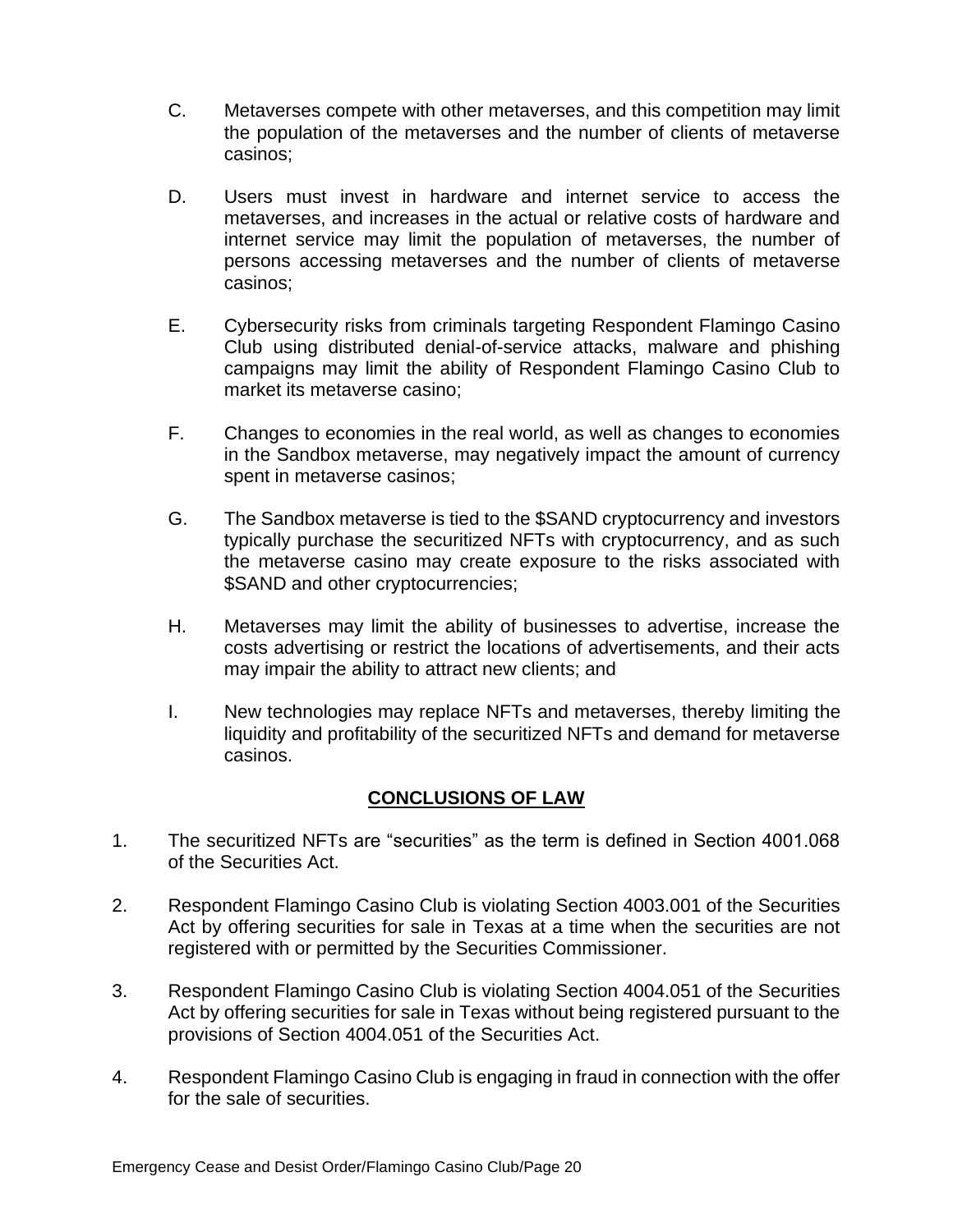- 5. Respondent Flamingo Casino Club is making offers containing statements that are materially misleading or otherwise likely to deceive the public.
- 6. Respondent Flamingo Casino Club's conduct, acts, and practices threaten immediate and irreparable public harm.
- 7. The foregoing violations constitute bases for the issuance of an Emergency Cease and Desist Order pursuant to Section 4007.104 of the Securities Act.

#### **ORDER**

- 1. It is therefore ORDERED that Respondent Flamingo Casino Club immediately CEASE AND DESIST from offering for sale any security in Texas until the security is registered with the Securities Commissioner or is offered for sale pursuant to an exemption from registration under the Texas Securities Act.
- 2. It is further ORDERED that Respondent Flamingo Casino Club immediately CEASE AND DESIST from acting as a securities dealer in Texas until it is registered with the Securities Commissioner or are acting pursuant to an exemption from registration under the Texas Securities Act.
- 3. It is further ORDERED that Respondent Flamingo Casino Club immediately CEASE AND DESIST from engaging in any fraud in connection with the offer for sale of any security in Texas.
- 4. It is further ORDERED that Respondent Flamingo Casino Club immediately CEASE AND DESIST from offering securities in Texas through an offer containing a statement that is materially misleading or otherwise likely to deceive the public.

#### **NOTICE**

Pursuant to Section 4007.104 of the Securities Act, you may request a hearing before the 31st day after the date you were served with this Order. The request for a hearing must be in writing, directed to the Securities Commissioner, and state the grounds for the request to set aside or modify the Order. Failure to request a hearing will result in the Order becoming final and non-appealable.

You are advised under Section 4007.206 of the Securities Act that any knowing violation of an order issued by the Securities Commissioner under the authority of Section 4007.104 of the Securities Act is a criminal offense punishable by a fine of not more than \$10,000.00, or imprisonment in the penitentiary for two to ten years, or by both such fine and imprisonment.